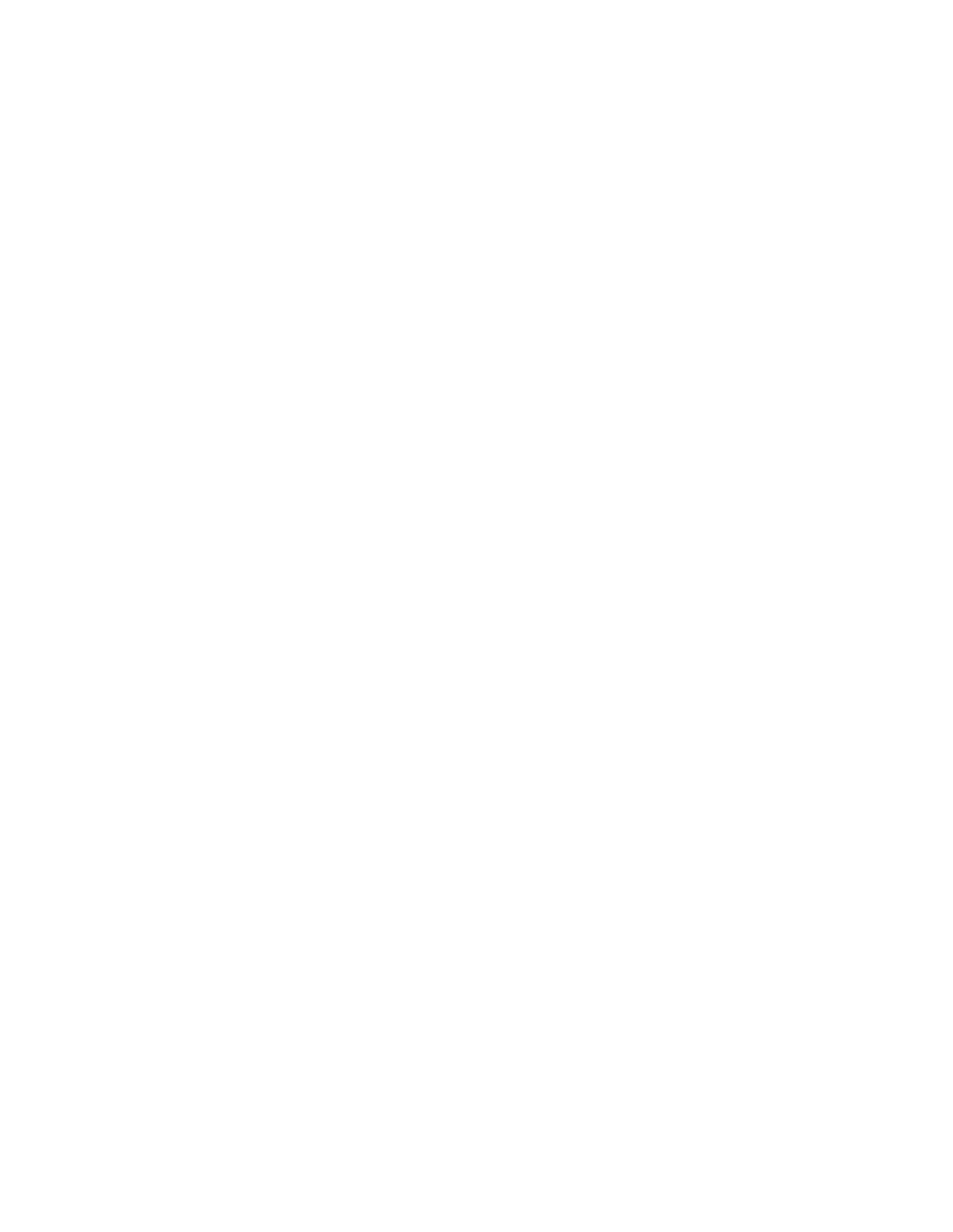

# **Table of Contents**

| 1              |  |
|----------------|--|
| $\overline{2}$ |  |
|                |  |
|                |  |
| 3              |  |
|                |  |
|                |  |
|                |  |
|                |  |
|                |  |
|                |  |
| 4              |  |
|                |  |
|                |  |
|                |  |
|                |  |
|                |  |
| 5              |  |
|                |  |
|                |  |
|                |  |
|                |  |
|                |  |
|                |  |
|                |  |
|                |  |
| 6              |  |
| 7              |  |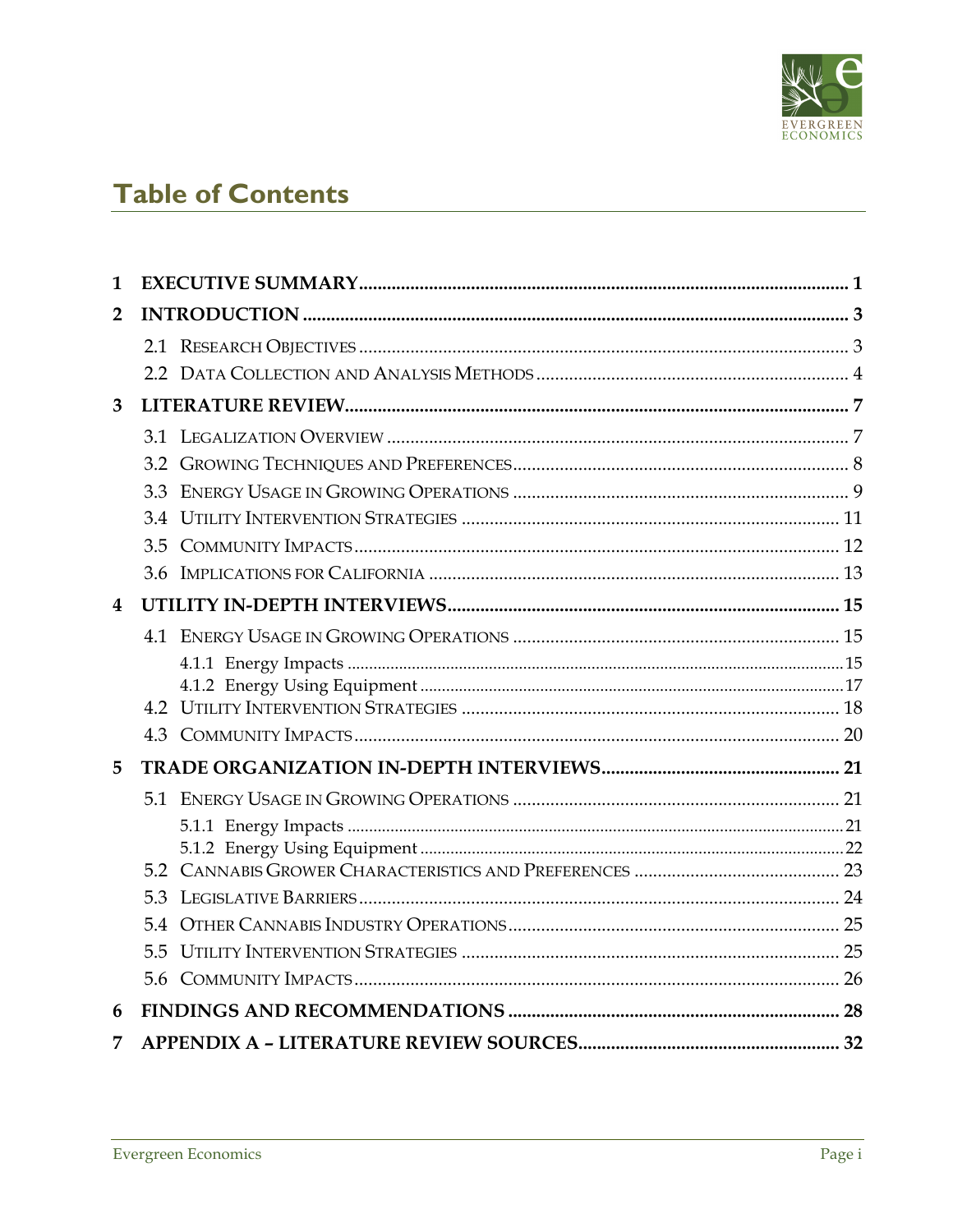

# **1 Executive Summary**

Evergreen Economics conducted research for San Diego Gas & Electric Company (SDG&E) to inform its Business Plan development.

#### *Research Objectives and Approach*

This research addresses questions relating to the cannabis industry, its energy use, possible intervention strategies, and the implications for legalization of recreational production and use in SDG&E's service territory.

The research was conducted in June of 2016 and included three components:

- Literature review;
- In-depth interviews with utilities in states where recreational cannabis is legal (Washington, Oregon and Colorado); and
- In-depth interviews with trade organizations that work with the cannabis industry in states where recreational and/or medical cannabis is legal.

#### *Summary of Results*

Almost all utilities Evergreen spoke with have seen an increase in energy demand due to the legalization of recreational cannabis in their state and the subsequent increase in growing operations.

Electricity costs comprise between 20 and 50 percent of growers' operational costs. Sixty percent of this cost is estimated to be due to demand charges for time of use rates. Lighting is the biggest source of energy consumption, particularly in indoor and greenhouse operations. While some cannabis growers have chosen to install LEDs, there remains a preference for T5s due to the impression among growers that the cannabis yield with LEDs is lower (although this is not a universal belief), that LEDs are bulky, and because the upfront cost of LEDs is prohibitory, especially given all the other startup costs associated with building a new indoor grow facility.

There are many benefits associated with indoor growing, but these benefits come at the expense of increased energy usage compared to greenhouse and outdoor growing. This report focuses on indoor and greenhouse growing, as these facilities are most likely to have an impact on the grid. Greenhouses offer a middle ground between the greater environmental control of indoor grow operations and the lower energy demand of outdoor operations. Utilization of natural light causes the load shape of greenhouses to vary significantly from the load shape associated with indoor growing, where the load is constant and more predictable. Some growers in other states have utilized solar to offset their energy intensive growing practices.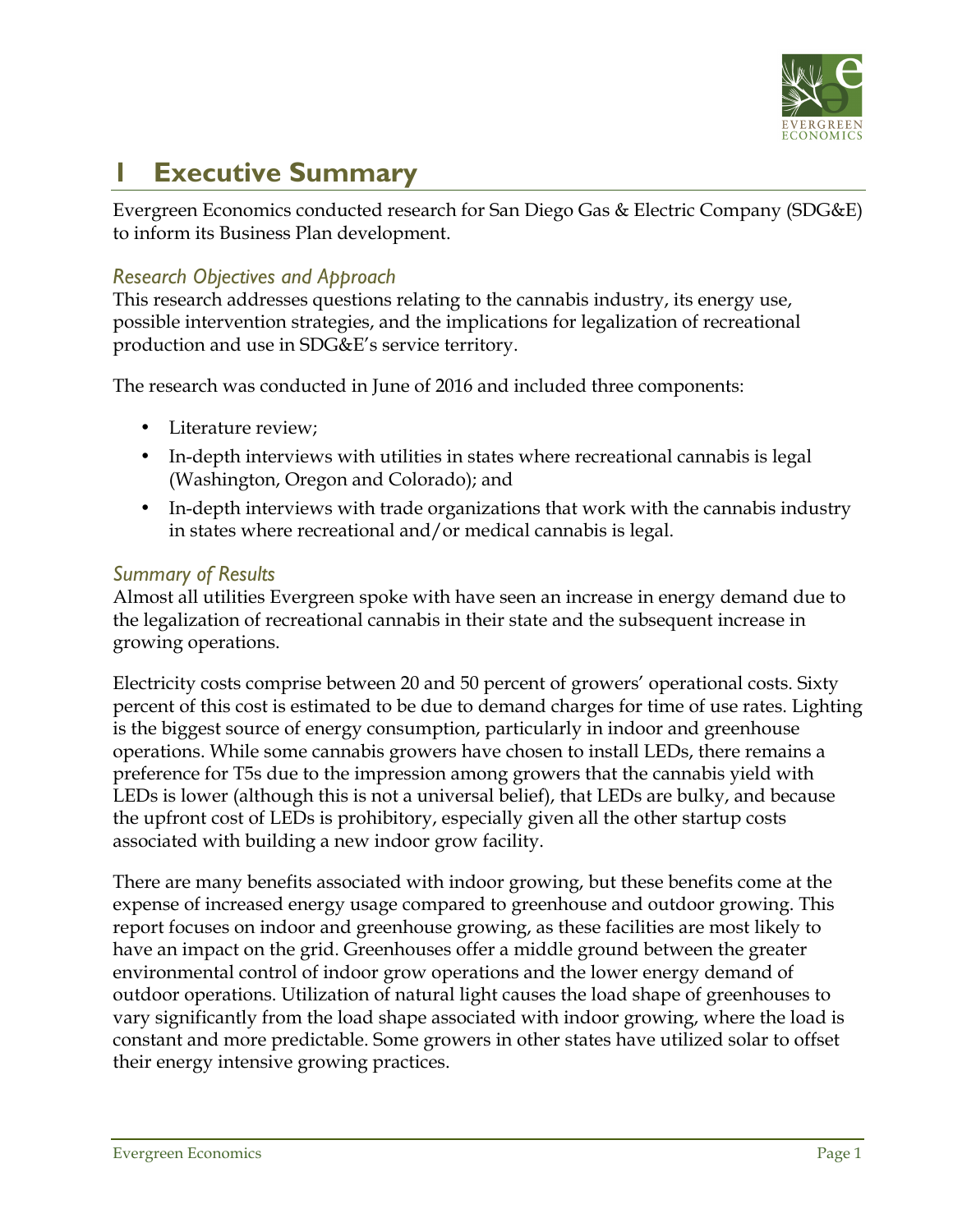

The potential exists for utility interventions—other than lighting—including air conditioning systems, controls and conversion to drip irrigation. A few utilities have taken tailored approaches to these industries, with one offering a specific rate and others offering customized incentives. Growers can also take advantage of existing rebate programs. Some utilities hesitate to engage with commercial growers because they do not want to encourage growth in an energy-intensive market and have concerns about differences in federal, state and local laws. Utilities have had requests for infrastructure upgrades to meet the demand of new operations.

After legalization, utilities reported a slight lag of around six months in the development of growing operations, indicating there is a short window of time between legislative and industry changes for SDG&E to take action. As markets mature, it is possible that growers will shift their focus to keeping operating costs low in order to remain competitive. Cannabis producers may be inclined to work in areas where energy costs are lower in order to manage their operating costs.

Given the industry findings from states that have experienced growth of the cannabis market after legalization, Evergreen Economics recommends the following:

- Focus on infrastructure and accommodation as an initial strategy.
- Engage with cannabis producers and trade allies as soon as possible in order to influence purchase decisions for new facilities.
- Customize program literature to the needs of this specific industry.
- When advising growers on energy efficient options, take into account local building codes as they relate to indoor cannabis operations.
- Monitor local initiatives banning commercial growing that may make it more difficult to control load growth; such bans may lead to widespread residential growing.
- Monitor equipment choices as the local cannabis industry develops to gain an understanding of how San Diego's unique climate and drought conditions influence grower choices and energy usage after legalization.
- Work with trade organizations to provide information and tools for growers to compare the energy usage and yield for indoor and greenhouse operations.
- Consider encouraging integrated solutions that allow facilities to take advantage of wind and solar to help offset increased demand.
- Create an internal policy for dealing with the differences in federal, state and local cannabis laws.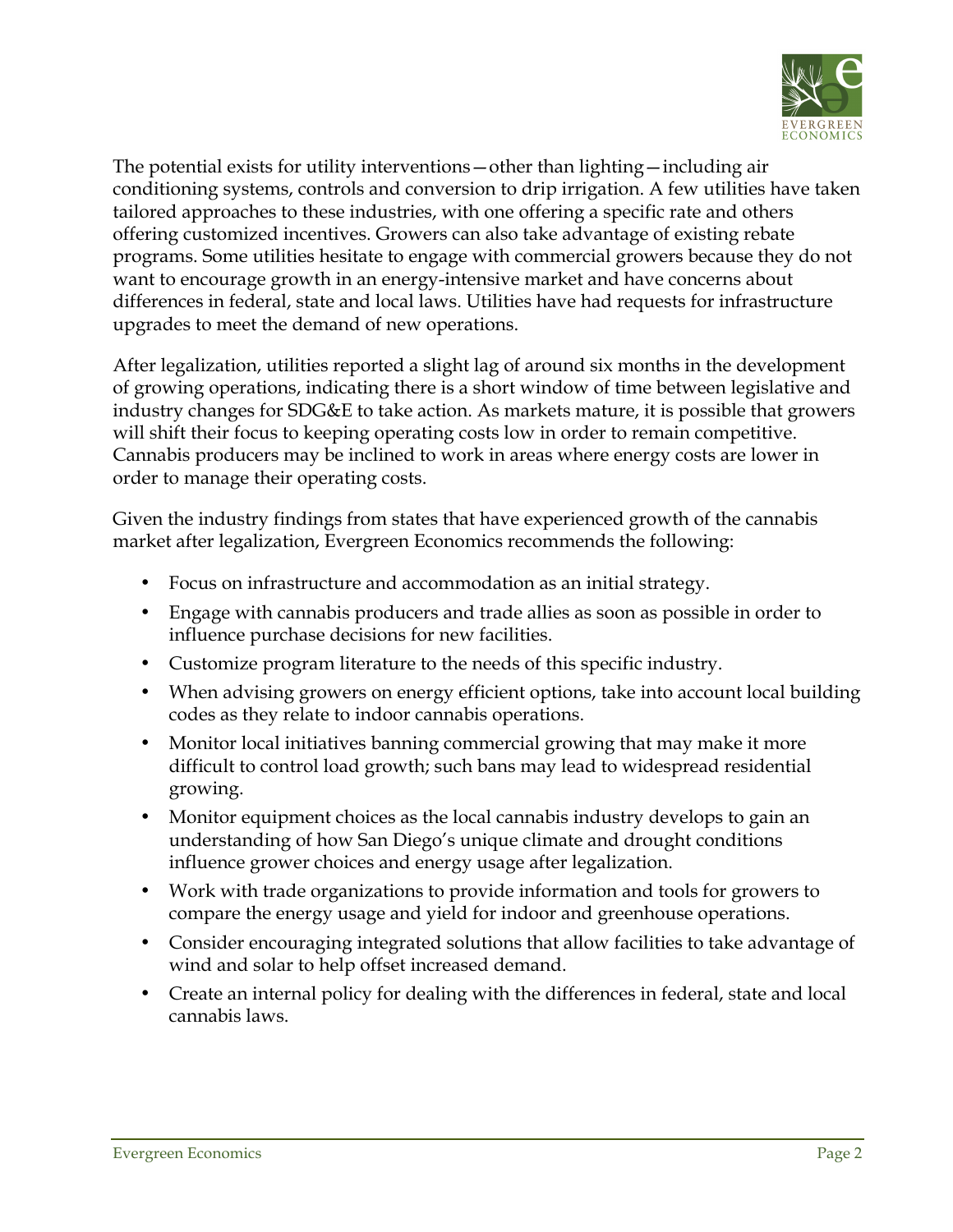

# **2 Introduction**

This report documents research that Evergreen Economics conducted for San Diego Gas  $\&$ Electric Company (SDG&E) to inform its Business Plan development.

# **2.1 Research Objectives**

The research conducted by Evergreen seeks to answer multiple questions regarding energy use in the cannabis industry and the potential for implementing energy efficiency measures. These research questions were addressed using information gathered from a literature review and in-depth interviews with cannabis trade organizations and both large and small utilities operating in states where cannabis production has been legalized (Washington, Oregon, Alaska and Colorado).

Specific research questions that Evergreen addressed are listed below.

#### *Impacts*

- What kinds of impacts have other utilities and trade organizations seen/observed/measured in terms of an increase in energy use due to cannabis legalization?
- What kinds of impacts have utilities seen/observed/measured beyond energy usage such as water usage or broader community impacts?
- What impacts does cannabis legalization have on the commercial and residential sectors (retail, distribution and residential growing) besides the agricultural impacts of cannabis growing?
- What kinds of energy end uses are used for cannabis growing?
- How are the impacts of legalized cannabis growing observed across different regions and community types, and what types of impacts could SDG&E's service territory anticipate observing if cannabis growing becomes legal in California?
- How long after legalizing cannabis growing have other utilities and trade organizations observed the impacts of increased energy usage?

#### *Industry*

- What experience do cannabis trade organizations have operating in California and what expectations are there for the California growing market if cannabis is legalized?
- Besides cannabis growing, what other types of commercial markets exist in the cannabis market such as retailers, distributors and others?
- What are the preferred growing conditions, including time of year, type of equipment and location, for cannabis growing? Are there different growing models for different types of growing structures and buildings? (E.g. greenhouses, other?)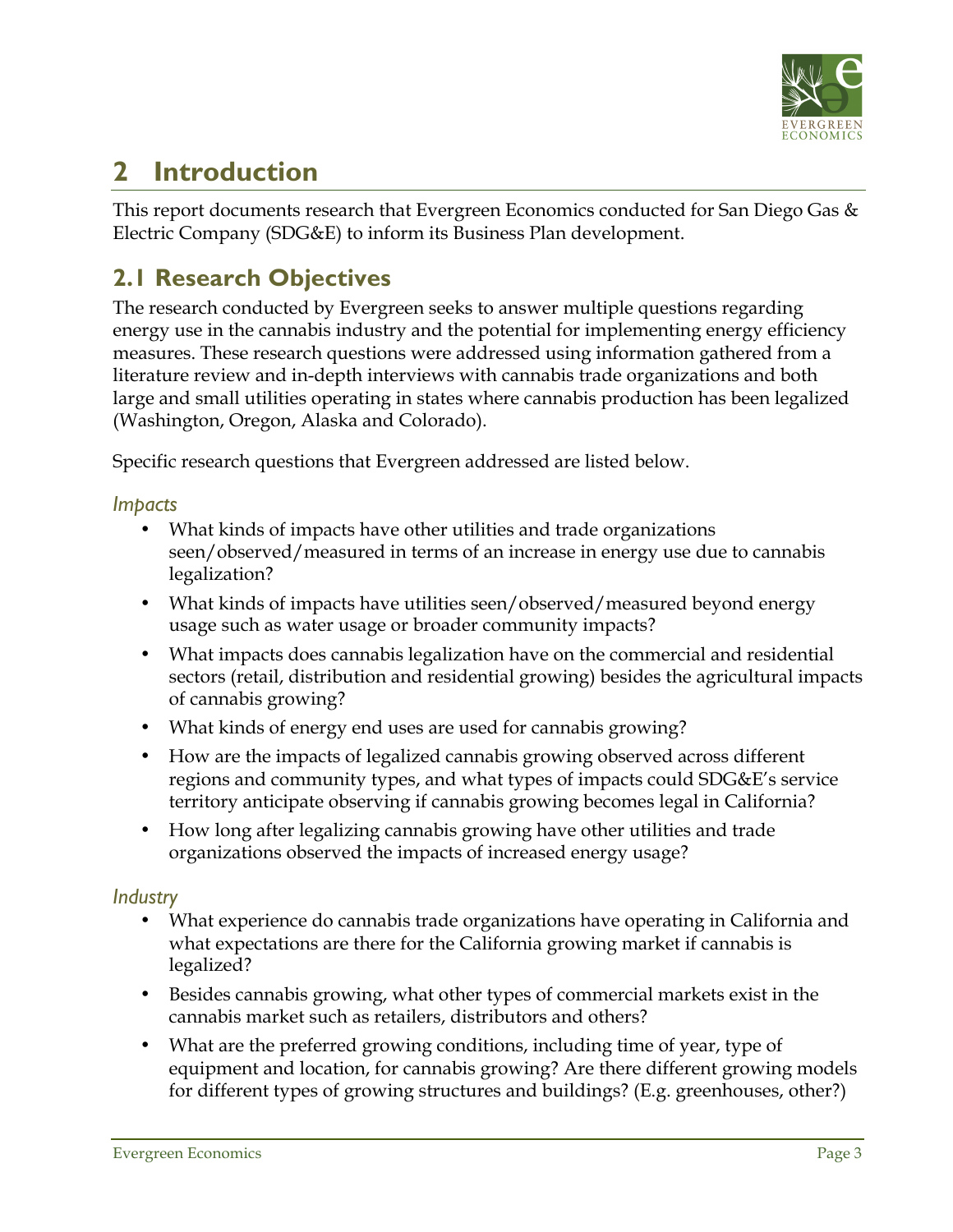

• What is considered "indoor growing" and is cannabis grown indoors for any particular reason?

#### *Intervention Strategies*

- Are there any experimental "cannabis rates" which have been piloted or implemented in other states?
- What has been the primary intervention strategies deployed to address energy usage or other impacts and how successful have the efforts been to date? What intervention strategies have been deployed by those utilities that have been impacted by cannabis industry growth?
- What is the potential for energy efficiency upgrades in the cannabis growing industry and how do cannabis growers choose their equipment?
- What utility intervention strategies have been observed by cannabis trade organizations in states that have legalized cannabis growing?

### **2.2 Data Collection and Analysis Methods**

We used two primary research methods to address the research questions outlined above.

- **A literature review** of previous studies and articles on energy impacts of legalized cannabis production and the potential for energy efficiency upgrades in the industry based on grower preferences. The review covered legalization status, growing techniques and preferences, energy impacts, community impacts, utility intervention strategies and implication for California.
- **Nine in-depth interviews with utility staff** in regions where cannabis production has been legalized.
- **Six in-depth interviews with trade organizations** that work within the cannabis industry.

Each of these research tasks is described separately in Sections 3, 4 and 5 of this report. In Section 6, we share findings across all research tasks and implications for SDG&E if cannabis production is legalized in California

#### *Utility In-depth Interviews*

We completed nine in-depth interviews with eleven staff members at utilities across Colorado, Washington and Oregon. Given the varying levels of interaction with the cannabis market among utilities in the Northwest, utility interviewees had differing backgrounds and responsibilities, ranging from account managers to engineering consultants. As shown in Table 1, the utility survey respondents covered a wide range of service territories including high-density metropolitan areas and rural Northwest communities.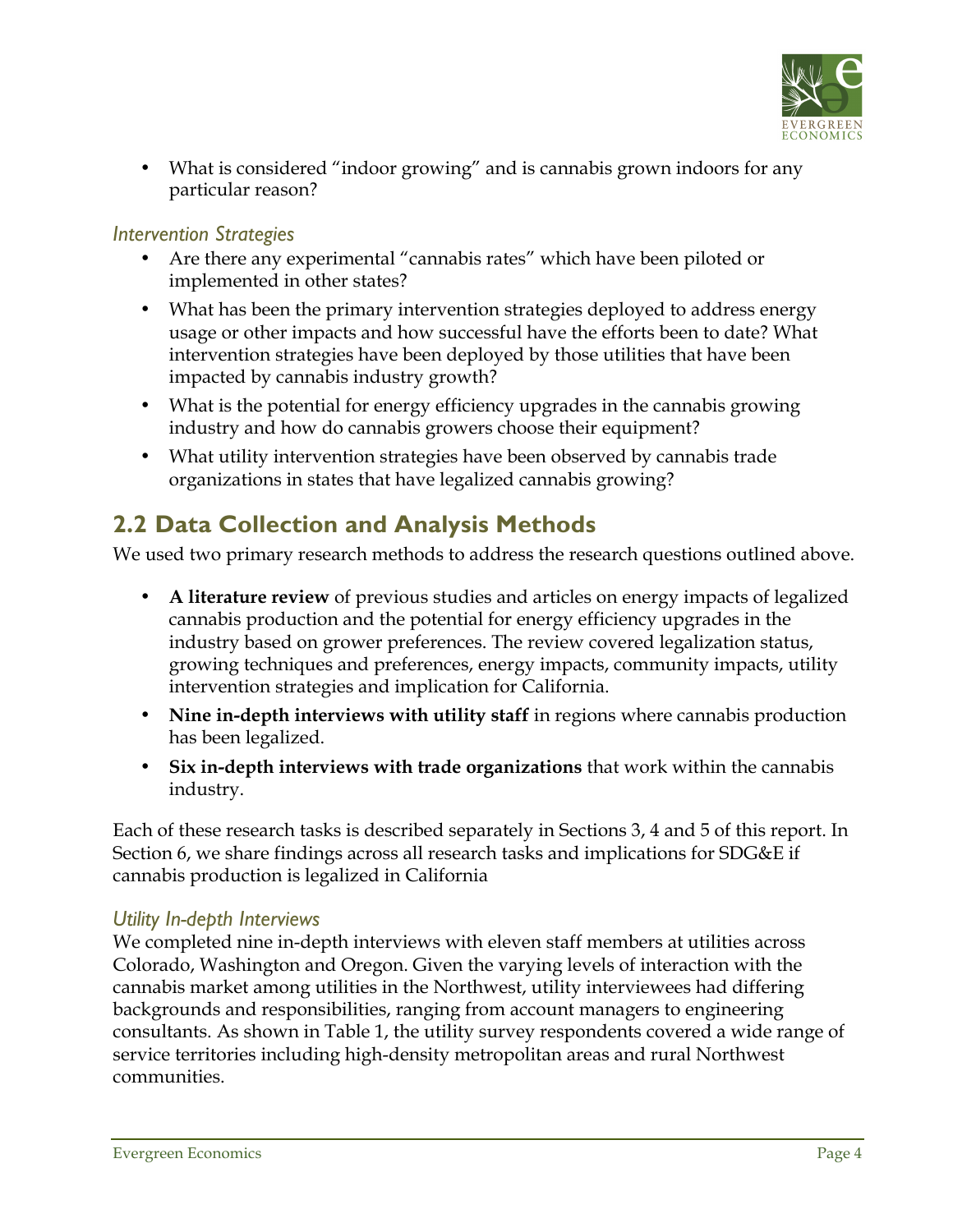

| <b>State</b> | <b>Utility</b>                                          | <b>Service Territory</b>                   |
|--------------|---------------------------------------------------------|--------------------------------------------|
| <b>WA</b>    | <b>Mason County Public Utility District</b><br>(PUD) #3 | Northwest Washington; greater Olympia area |
| <b>WA</b>    | Okanogan County PUD                                     | Northern Washington                        |
| <b>WA</b>    | <b>Clallam County PUD</b>                               | Northwest Washington                       |
| <b>WA</b>    | <b>Clark County PUD</b>                                 | Southern Washington; Vancouver             |
| <b>WA</b>    | <b>Big Bend Electric Cooperative</b>                    | Eastern Washington; Columbia Basin area    |
| <b>OR</b>    | Northern Wasco County PUD                               | North Oregon, greater Vancouver area       |
| <b>OR</b>    | Eugene Water & Electric Board                           | Greater Eugene area                        |
| <b>OR</b>    | <b>Emerald PUD</b>                                      | Greater Eugene area                        |
| CO           | <b>Xcel Energy</b>                                      | Denver; Colorado                           |

#### **Table 1: Utility Survey Respondents Overview1**

#### *Trade Organization In-depth Interviews*

We completed six in-depth interviews with representatives from trade organizations. As shown in Table 2 below, the trade organization interview respondents had a wide variety of involvement in the cannabis industry, ranging from cannabis-specific advisors to national property developers.

<sup>&</sup>lt;sup>1</sup> Big Bend Electric Cooperative provided responses via email.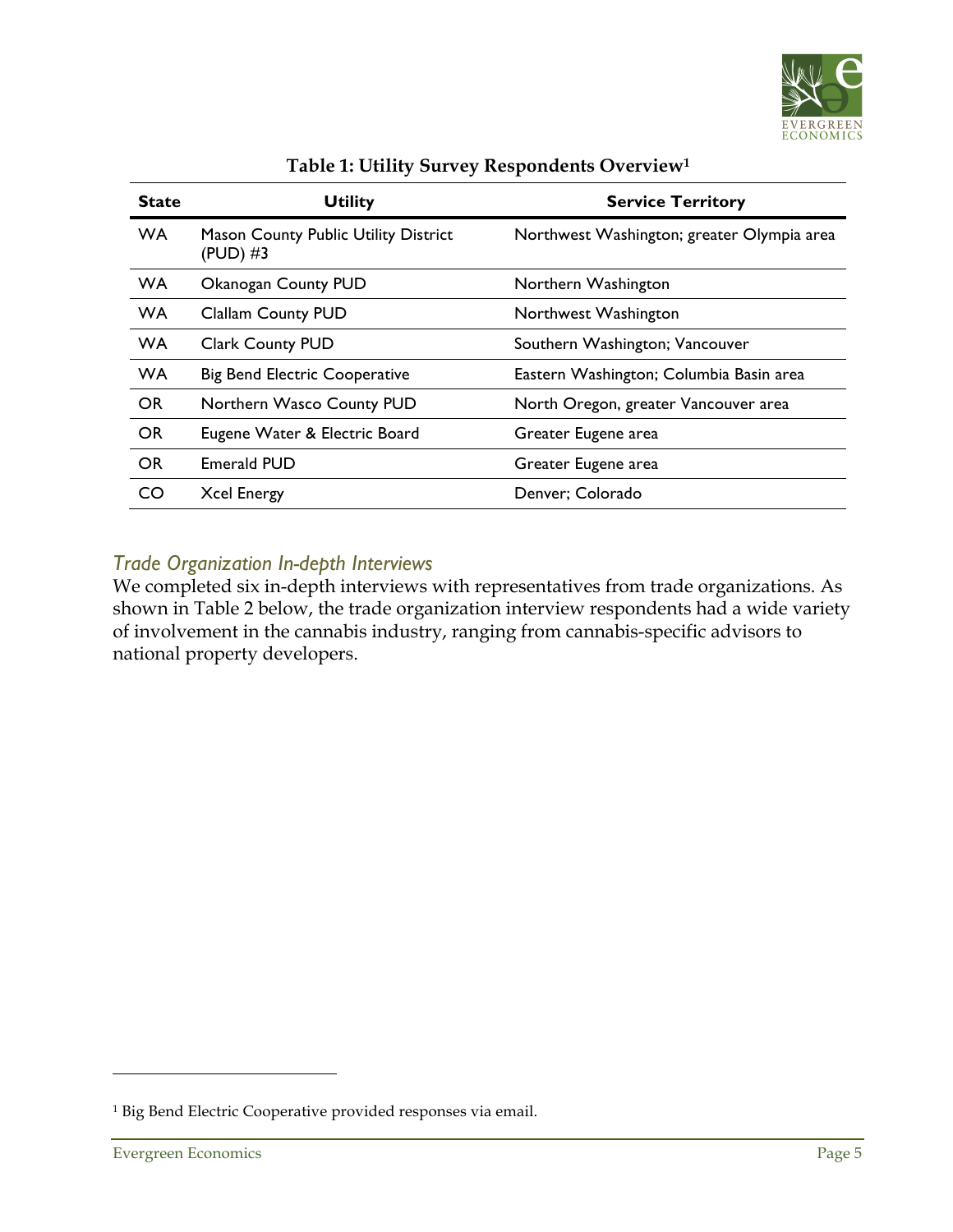

| <b>State</b>                 | <b>Trade Organization</b>               | <b>Description</b>                                                                                                                                                                                                                            |
|------------------------------|-----------------------------------------|-----------------------------------------------------------------------------------------------------------------------------------------------------------------------------------------------------------------------------------------------|
| Colorado;<br><b>National</b> | <i>i</i> Comply                         | Client services provider designed to specifically help<br>cannabis operations build infrastructure and legitimize<br>through compliance training and protocol design                                                                          |
| <b>National</b>              | Kalyx Development                       | Privately held leasing company that specializes in cannabis<br>properties                                                                                                                                                                     |
| California                   | LifeStyle Solar Inc.                    | Solar system provider for residential and commercial<br>customers in California                                                                                                                                                               |
| Oregon                       | Oregon SunGrown<br><b>Growers Guild</b> | Largest membership driven non-profit advocacy group for<br>growers in Oregon, including cannabis cultivation consulting                                                                                                                       |
| Oregon                       | Energy Trust of<br>Oregon               | Independent nonprofit organization dedicated to providing<br>utility customers with low-cost, clean energy solutions                                                                                                                          |
| Oregon                       | Resource Innovation<br>Institute        | Nonprofit organization comprised of utilities, growers and<br>technology experts aiming to provide "certification<br>standards, technology reviews and a platform for best<br>practices on resource conservation in the cannabis<br>industry" |

### **Table 2: Trade Organization Interview Respondents**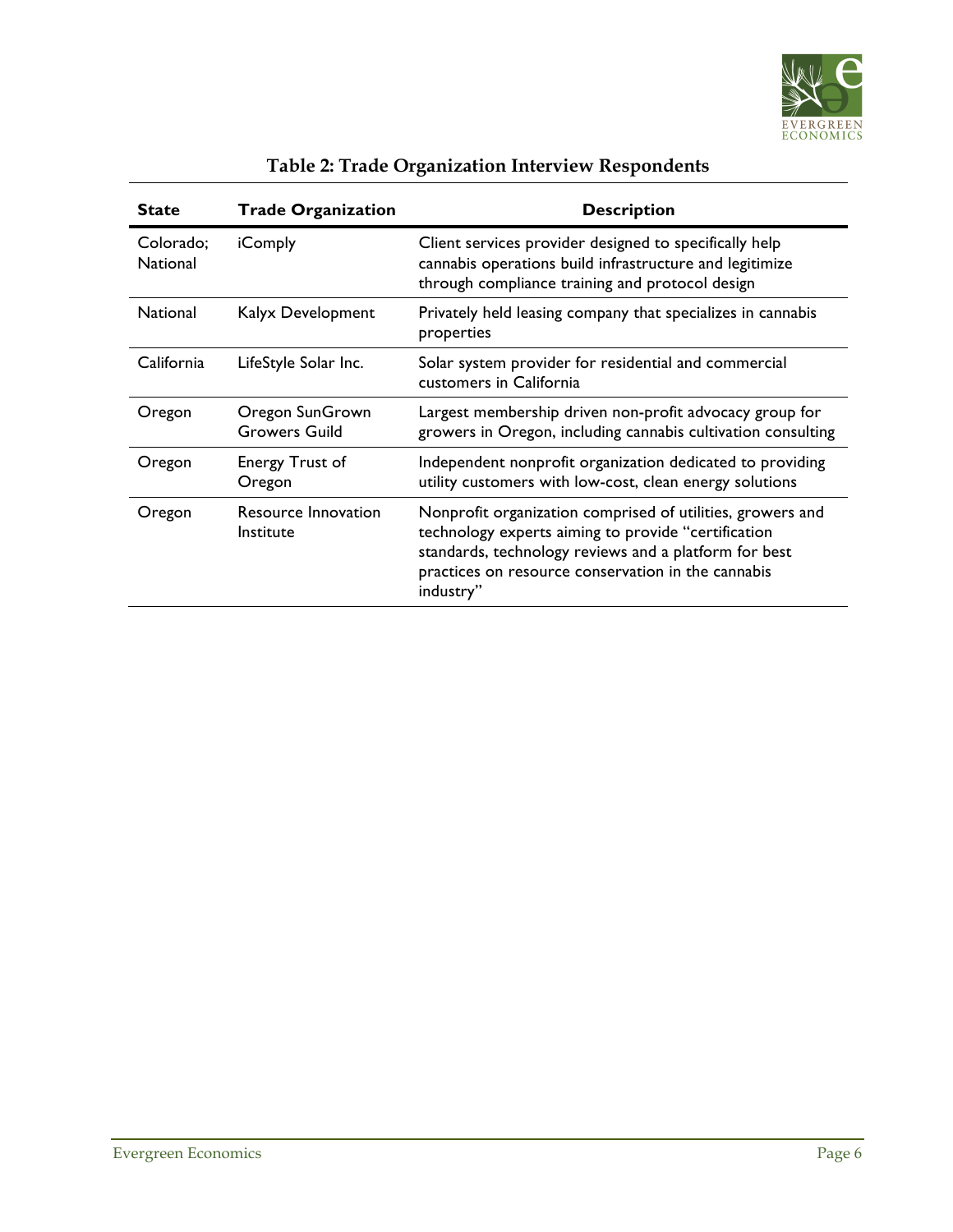

# **3 Literature Review**

We reviewed dozens of articles and reports on the cannabis industry and the implications of legalization. In this section, Evergreen presents an overview of legalization, information about growing techniques and preferences, energy impacts, community impacts, utility intervention strategies and implications for California. A complete list of the literature referenced for this report is in Appendix A: Literature Review Sources.

### **3.1 Legalization Overview**

Beginning with Colorado in 2012, four states, including Colorado, Washington, Oregon, and Alaska, along with Washington D.C., have passed legislation to legalize recreational cannabis production and consumption. <sup>2</sup> As shown in Table 3, while the legalization measures were similar across the four states and Washington D.C., each state passed unique legislation focused initially on recreational use and home cultivation with provisions to add commercial growing legislation at a later date.

| <b>State</b> | <b>Ballot Measure</b> | Year<br><b>Passed</b> | <b>Summary</b>                                                                                                                                                |
|--------------|-----------------------|-----------------------|---------------------------------------------------------------------------------------------------------------------------------------------------------------|
| CO           | Amendment 64          | 2012                  | Permits the possession of one ounce or less and the<br>transfer of one ounce or less for no remuneration along<br>with the cultivation of six plants or fewer |
| WA           | Initiative 502        | 2012                  | Permits the possession of one ounce or less in private<br>location with no residential cultivation allowed                                                    |
| <b>OR</b>    | Measure 91            | 2014                  | Permits the possession of one ounce or less, or eight<br>ounces or less if home grown, along with the cultivation of<br>up to four plants                     |
| <b>AK</b>    | Measure 2 (2014)      | 2014                  | Permits the possession of up to one ounce and the<br>cultivation of up to six plants                                                                          |
| DC           | Initiative 71         | 2014                  | Permits the possession of up to two ounces of and the<br>possession and cultivation of up to three marijuana plants                                           |

#### **Table 3: Recreational Cannabis Legislation by State**

Additionally, each piece of statewide legislation included provisions that allow the appropriate statewide regulatory boards, such as the Oregon Liquor Control Commission and the Washington State Liquor Control Board, to regulate legal retail operations and approve licenses for commercial cultivation. In Colorado, the Colorado Department of Revenue is responsible for the regulation and licensing of recreational cannabis production.

<sup>2</sup> http://norml.org/laws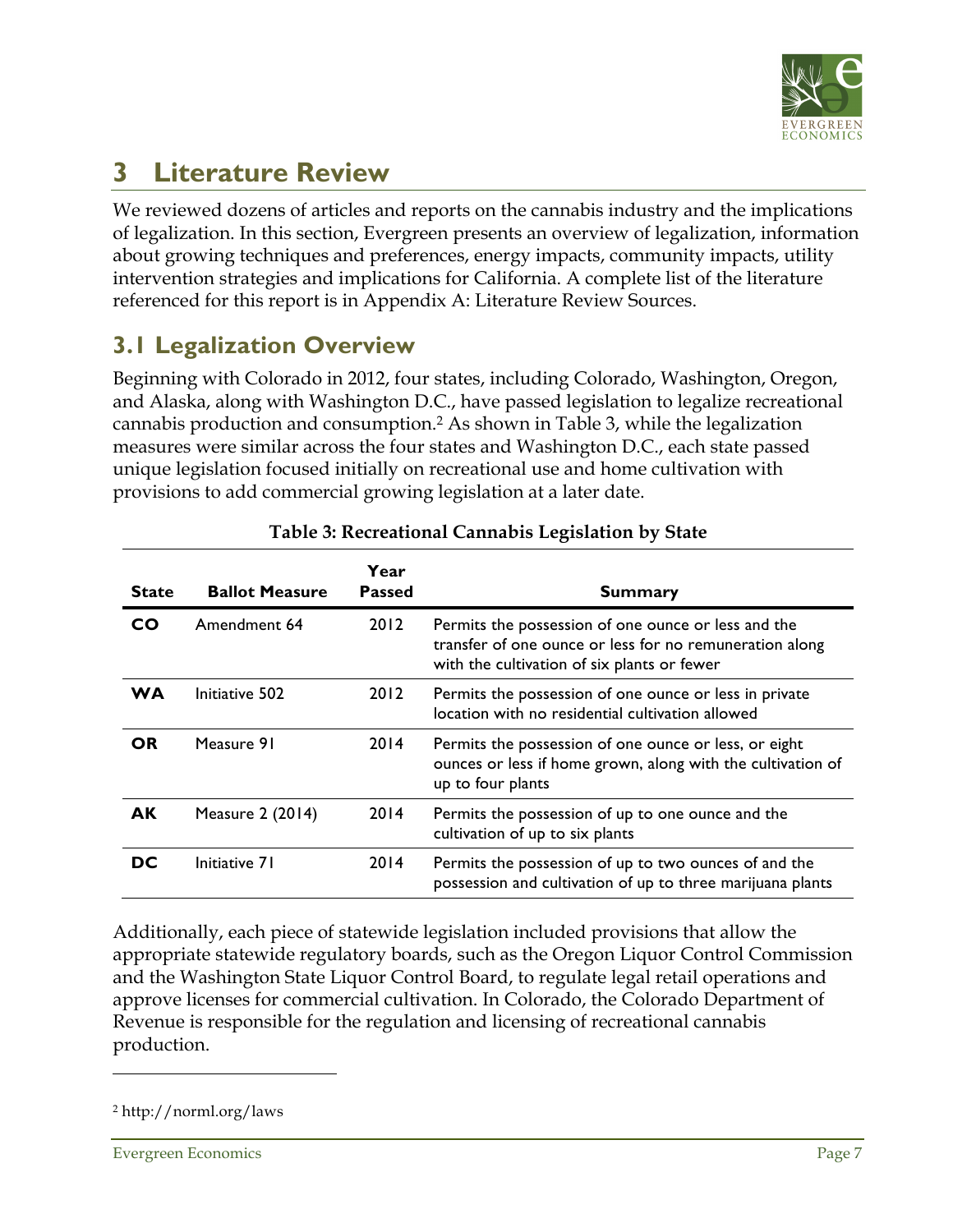

Currently, federal laws still prohibit the consumption and distribution of any quantity of marijuana. However, in 2013, the Obama Administration openly acknowledged that it would not challenge state laws legalizing cannabis consumption "as long as those states maintain strict rules involving the sale and distribution of the drug."3

However, at least five additional states, including California, will likely have cannabis legalization measures included on the November 2016 ballot, which may influence federal legislation.4 Given the size of California's relative population and medical marijuana market, the potential California recreational cannabis market alone could be twice the size of the Colorado, Washington, Oregon and Alaska markets combined, and may generate enough tax revenue and retail sales to impact national opinion and subsequently, federal legislation.<sup>5</sup>

# **3.2 Growing Techniques and Preferences**

Cannabis is grown outdoors, indoors and in greenhouses with varying levels of energy demand in each setting. Indoor growing requires the most energy due to lighting, cooling and ventilation needs. Across all growing applications, the ideal temperature for cannabis production is between 75 and 86 degrees Fahrenheit with 12 to 24 hours of lighting a day depending on the stage of the growth cycle. Greenhouse growers uses less energy by supplementing daytime lighting needs with natural light, but still need additional lighting in the mornings and evenings in addition to venting and air conditioning. Outdoor and greenhouse growing conditions are more variable and produce less predictable yields.

A 2014 report notes that 90 percent of cannabis production in California occurs outdoors<sup>6</sup>. This is higher than the percentage of outdoor growth in Oregon and may be due to differences in climate. Since the 2014 report, there has been a trend towards increased use of indoor cultivation facilities (generally converted warehouses) because they help reduce the production cycle time, can standardize ideal conditions with regards to temperature, irrigation and lighting, and are viewed as being more secure.<sup>7</sup> Instead of having to adhere to natural production cycles that last between 20 to 26 weeks (consisting of planting seedlings in the spring, with the vegetative stage beginning in early spring and summer

<sup>3</sup> https://www.washingtonpost.com/national/health-science/obama-administration-will-not-preemptstate-marijuana-laws--for-now/2013/08/29/b725bfd8-10bd-11e3-8cdd-bcdc09410972\_story.html

<sup>4</sup> Other states with expected legalization measures on the November 2016 ballot include Nevada, Maine, Arizona, and Massachusetts

<sup>5</sup> http://www.bloomberg.com/politics/articles/2015-04-13/pot-legalization-across-u-s-may-hinge-on-2016 california-vote

<sup>6</sup> https://www.nwcouncil.org/media/7130334/p7.pdf

<sup>7</sup> https://www.nwcouncil.org/media/7130334/p7.pdf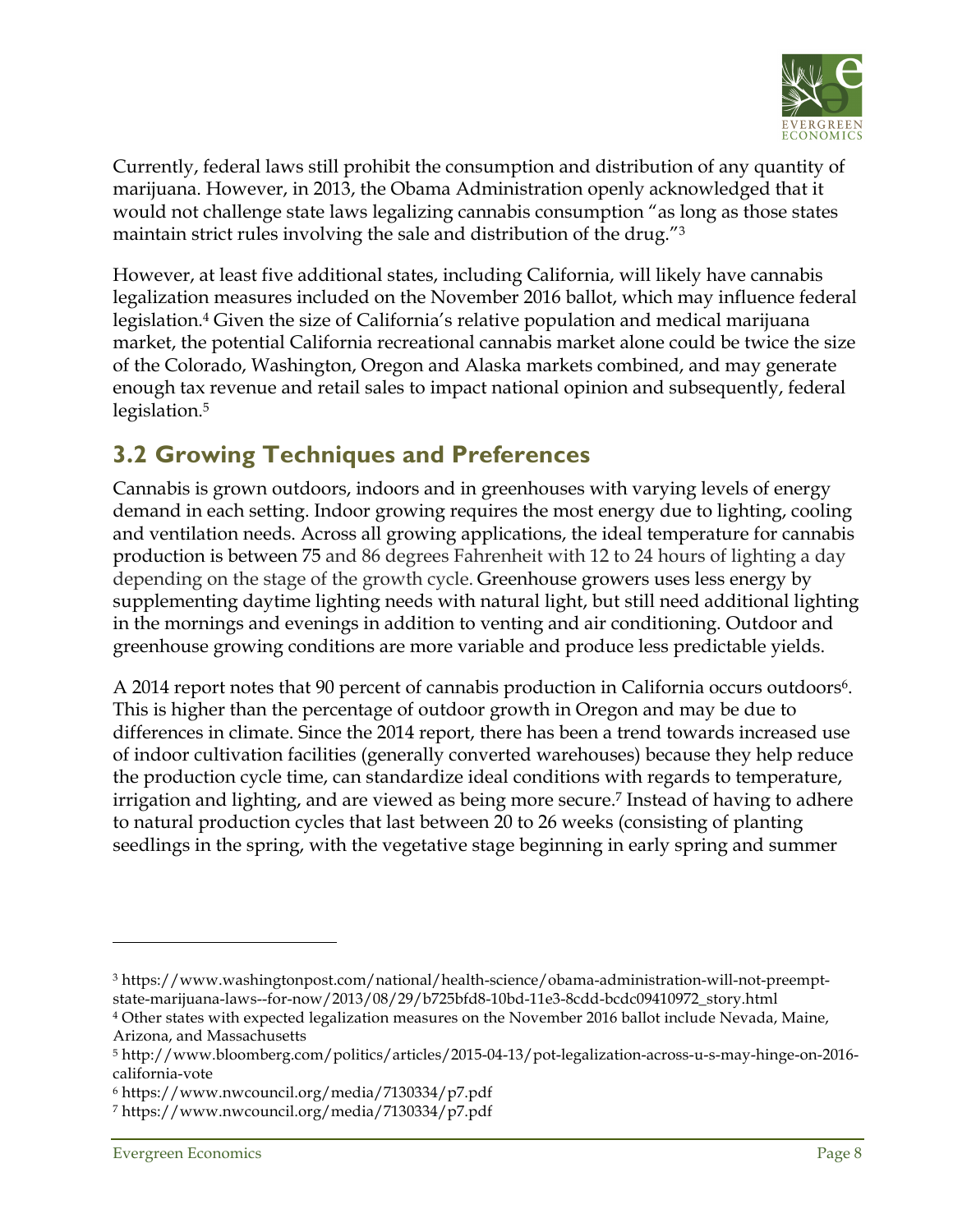

and the flowering stage in mid to late summer), indoor cultivation facilities allow for yearround production with production cycles of between 14 and 18 weeks.<sup>8</sup>

However, while traditional outdoor growing operations typically require only sun and water irrigation systems, indoor cultivation facilities require a significant amount of additional equipment to help control growing conditions. Specifically, research conducted by E Source found that indoor facilities commonly require extensive lighting equipment, air conditioning systems, dehumidifiers and ventilation equipment. Additionally, facilities require water-management equipment and CO2 injection equipment to help feed the plants.9

For lighting, indoor cultivation facilities generally include a variety of tubular fluorescent lamps, metal halide lamps and high-pressure sodium lamps depending on the stage of the cannabis plant. Given the amount of heat generated by the extensive use of artificial lighting, large indoor cultivation facilities generally use rooftop air conditioners (RTUs), while others rely on either mini-split heat pumps or even window air conditioning units. Additionally, to address the water vapor produced by the cannabis plants, indoor facilities also require dehumidifiers and venting equipment.

# **3.3 Energy Usage in Growing Operations**

Commercial cultivation facilities currently consume a significant amount of electricity, primarily through the usage-intensive lighting and necessary cooling and venting equipment described above. In 2012, the Lawrence Berkeley National Laboratory (LBNL) reported that legal indoor cannabis facilities already accounted for approximately 1 percent of national energy usage.10 This usage level will continue to increase as additional states legalize cannabis cultivation and begin issuing formal licenses for commercial growers. Research conducted by Bloomberg estimated that in 2014, more than 1,200 licensed grow facilities in Colorado accounted for "almost half of new demand for power" in Colorado in 2014, and consumed as much power as 35,000 households. Additional forecasts from Seattle City & Light estimated a 3 percent increase in demand on their overall system as a result of legal cannabis operations.11, <sup>12</sup> Denver's largest utility, Xcel Energy, estimated that energy consumption associated with cannabis production was upwards of 200 million kWh a year across its service territory in 2013, an increase of over

<sup>8</sup> https://www.nwcouncil.org/media/7130334/p7.pdf

<sup>9</sup> https://www.esource.com/TAS-F-18/CannabisCultivation

<sup>10</sup> http://fortune.com/2015/12/21/marijuana-energy-consumption/

<sup>11</sup> http://www.bloomberg.com/news/articles/2015-12-21/as-pot-growing-expands-power-demands-tax-us-electricity-grids

<sup>12</sup> http://www.utilitydive.com/news/marijuana-grow-houses-may-cause-3-demand-spike-for-seattleutility/409001/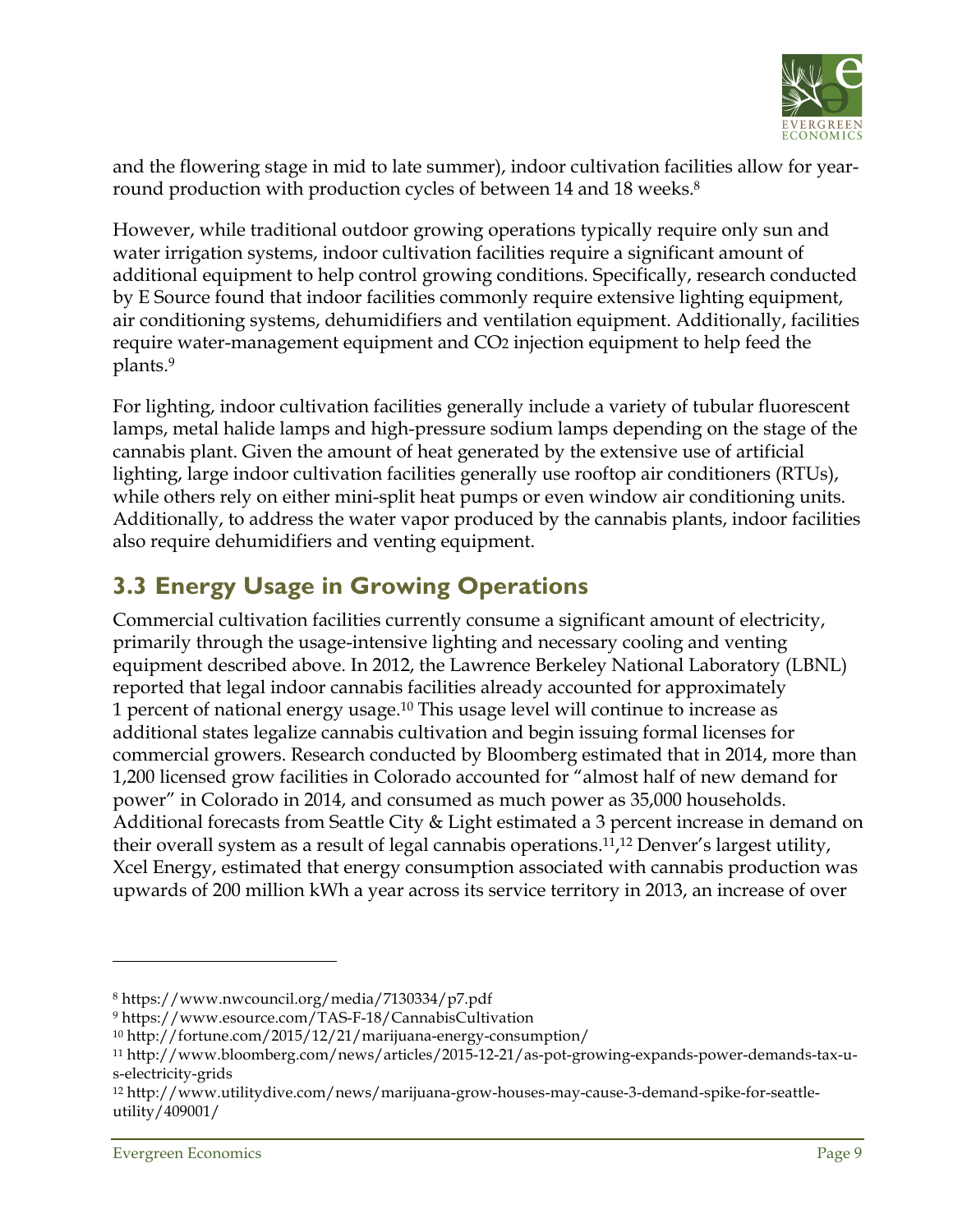

40 percent from the previous year.13 An additional study conducted in 2014 by the Northwest Power and Conservation Council estimated the energy demand for cannabis production across Washington, Oregon, Montana and Idaho to be approximately 112 average megawatts (MWa) in 2014 and could potentially increase to over 237 average MWa by 2035.14 As a result of the high energy demand of cannabis cultivation facilities, utility companies have observed an increased amount of power outages as a result of cannabis production. For example, Pacific Power in Portland, Oregon reported at least seven power outages during the summer of 2015 due to cannabis production.15

As shown in Figure 1 below, the large amount of energy consumption from indoor cannabis production comes from a variety of sources, most notably lighting (38%), venting (30%) and air conditioning (21%). These measures, especially the lighting equipment, are generally very usage-intensive (about 360 kWh per 25 square feet).16



#### **Figure 1: Cannabis Growing Energy Consumption By End Use17**

<sup>13</sup> http://www.utilitydive.com/news/marijuana-grow-houses-boost-denver-power-demand-complicatingefficiency-pl/401751/

<sup>14</sup> https://www.nwcouncil.org/media/7130334/p7.pdf

<sup>15</sup> http://www.utilitydive.com/news/pot-power-how-utilities-and-regulators-are-dealing-with-thebudding-mariju/409172/

<sup>16</sup> http://www.utilitydive.com/news/marijuana-grow-houses-boost-denver-power-demand-complicatingefficiency-pl/401751/

<sup>17</sup> https://www.nwcouncil.org/media/7130334/p7.pdf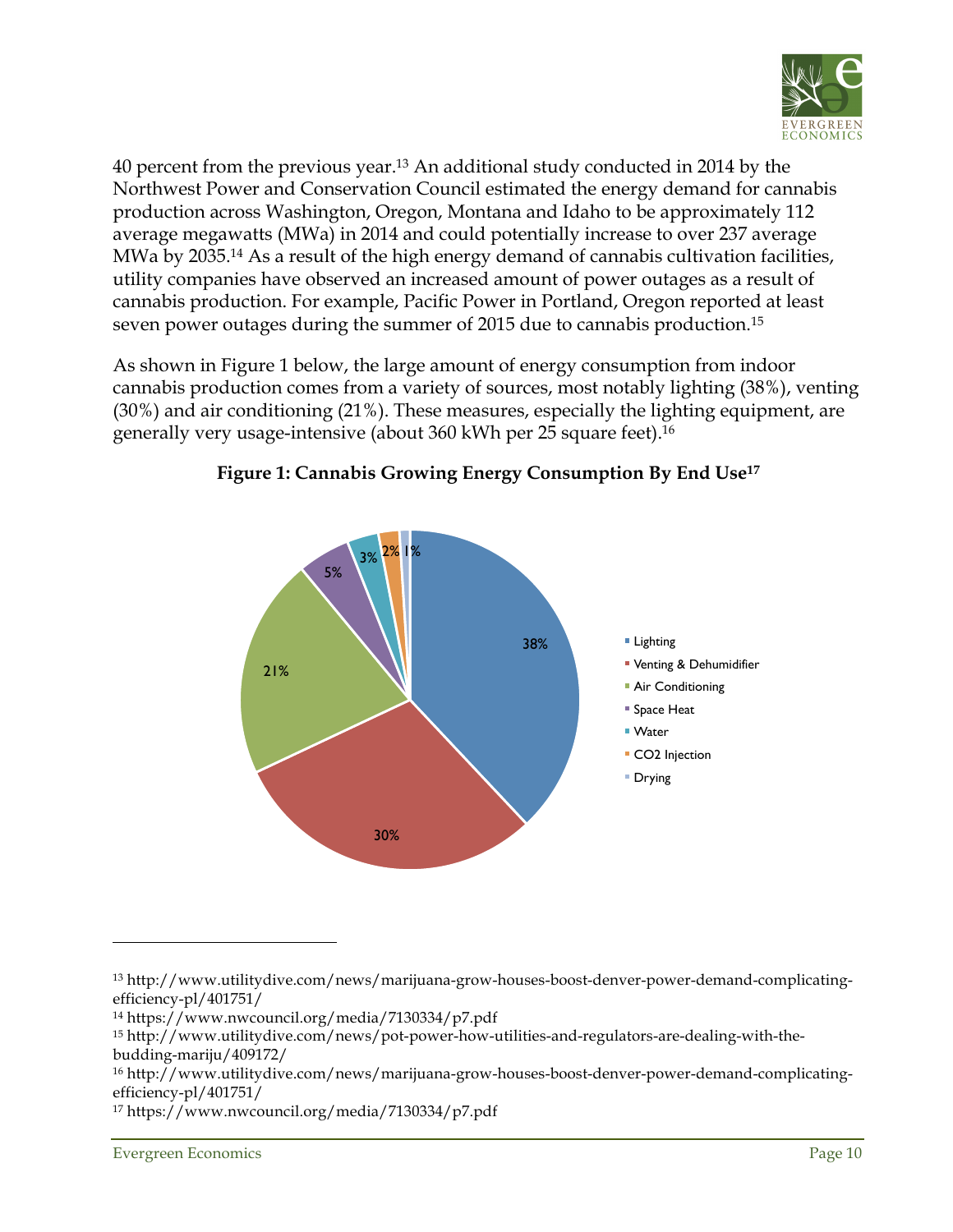

Overall, electricity usage accounts for between 20 to 50 percent of the total costs of a cannabis cultivation facility depending on the scale of the cannabis production.18,19 Energy usage is especially high during the seedling and vegetative stages of the cultivation cycle, when growers commonly have tubular fluorescent lighting on 24 hours a day for the first two to four weeks followed by metal halide lamps of between 400 and 1,000 watts on for 18 hours a day for three to five weeks.<sup>20</sup> Furthermore, a survey conducted among Washington cannabis growers found that growers typically have separate rooms for plants in the seedling and vegetative stages versus the flowering stages. According to the survey results, a 1,000 watt metal halide lamp typically serves two to eight cannabis plants in the early stages of production, while a 1,000 watt high pressure sodium lamp typically serves two to three plants in the flowering stage of growth. The intensive lighting installations are specifically made for horticulture, providing the necessary heating and nutrients for the cannabis plants to grow quickly and yield the most amount of product. In addition to the lighting requirements, each room also included separate HVAC equipment with the equivalent of a mini-split heat pump for every 1,000 square feet of space, along with a larger central rooftop air conditioner.<sup>21</sup>

# **3.4 Utility Intervention Strategies**

With energy forecasts indicating that energy usage from the cannabis production industry will continue to increase, utilities are beginning to incorporate intervention strategies to help curb energy usage. The two most common strategies include adopting specialized rates, such as time of use rates, and incentives for energy efficient upgrades such as LED lighting.

As previously discussed, cannabis indoor cultivation facilities generally have their lighting equipment operating between 12 and 24 hours a day depending on the stage of the plant growth cycle. As a result, the facilities generally are impacted by the time of use rates that utilities charge for usage during peak demand times, such as between 2 p.m. and 6 p.m, which can account for up to 60 percent of growers' energy bills.<sup>22</sup> Because of the massive energy demand from cannabis production, utilities such as Mason County PUD 3 in Washington created cannabis-specific time of use rates for cannabis industry customers. While most utilities currently still have cannabis producers on normal general service rates, Mason County PUD 3 has a cannabis-specific rate that is two cents higher per kWh, but also has a lower daily system charge and lower billing period demand rate than its

<sup>18</sup> https://www.theguardian.com/us-news/2016/feb/27/marijuana-industry-huge-energy-footprint <sup>19</sup> http://www.bloomberg.com/news/articles/2015-12-21/as-pot-growing-expands-power-demands-tax-us-electricity-grids

<sup>20</sup> https://www.esource.com/TAS-F-18/CannabisCultivation

<sup>21</sup> https://www.nwcouncil.org/media/7130334/p7.pdf

<sup>22</sup> https://www.esource.com/TAS-F-18/CannabisCultivation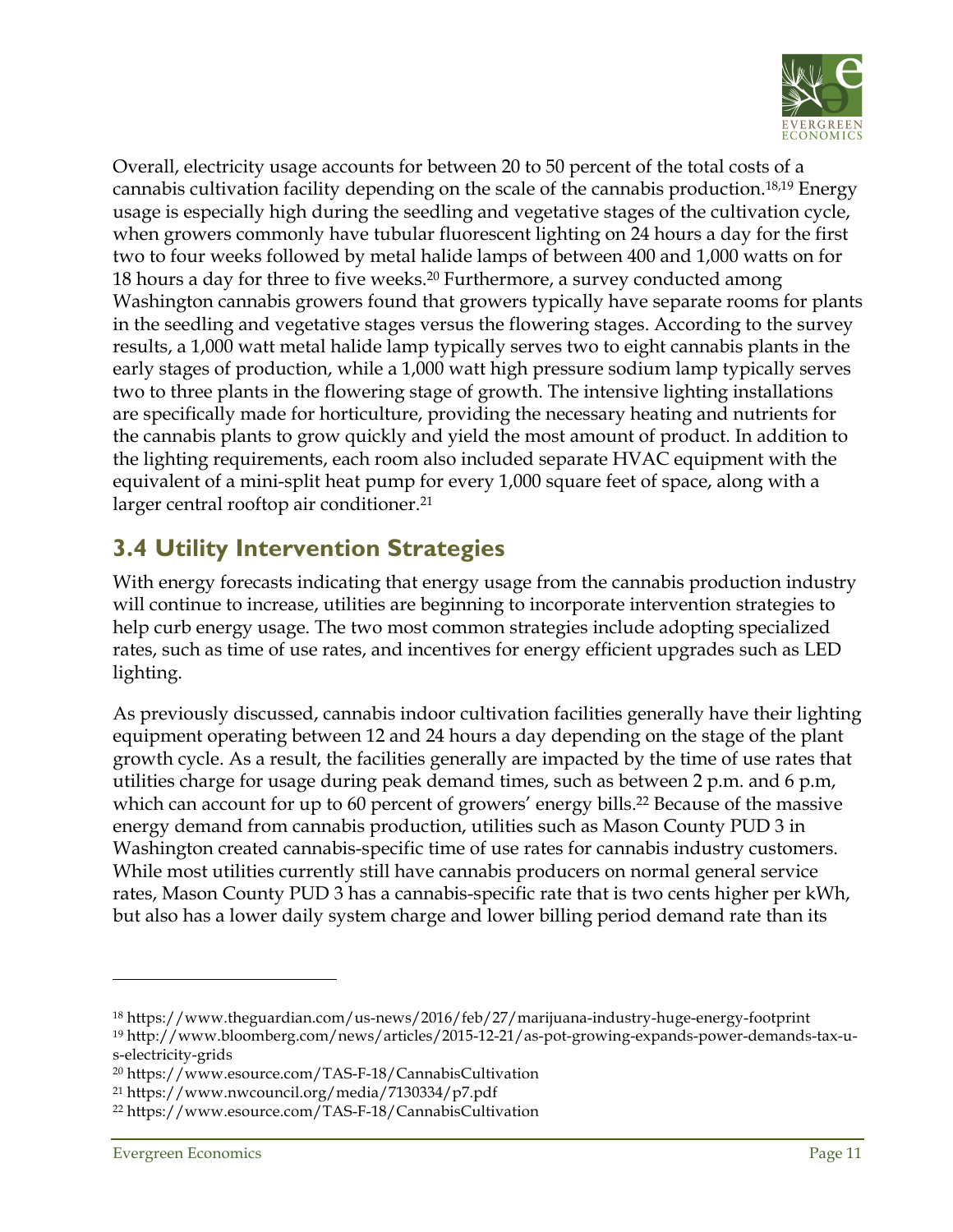

normal general service rate.<sup>23</sup> Other Washington and Oregon utilities have also explored the strategy of having growers pay for potential transformer upgrades or any current transformer damages caused by their energy demand increases.

Currently, the more common utility intervention strategies are energy efficiency rebates for lighting and HVAC equipment. In Oregon, utilities have started to work with Energy Trust of Oregon (ETO) to install custom LED lighting replacement projects in cannabis production facilities, with incentives ranging between \$15,000 and \$80,000. Additionally, other utilities in Washington and Colorado, such as Seattle City Light and Xcel Energy, offer traditional commercial energy efficiency rebates for LED lighting replacements that ease energy demand and can potentially save customers up to 50 percent on their energy usage.24 However, some utilities are questioning the appropriateness of LEDs and associated rebate programs, as cannabis customers have noted that the LED lights require longer grow cycles and thus are not a viable option, especially as cannabis plants enter into the flowering stage of the growth cycle. Additionally, LED lighting units can cost between \$1,300 and \$2,500 for a single unit, with utility rebates generally only covering about 50 percent of those costs.25

As the cannabis production industry continues to develop, other possible utility intervention opportunities exist with regards to HVAC equipment. One option for the rooftop air conditioning equipment mentioned earlier in this report would be the addition of variable-frequency drives (VFDs) that slow the air supply when the cooling demand is lower than the capacity of the equipment. In other commercial buildings, VFDs have been shown to reduce cooling consumption by almost 50 percent, which could result in over \$15,000 a year in energy savings for a cannabis producer with over 100 plants.26 Other efficiency options exist for dehumidifiers, CO2 and ventilation systems, and water irrigation systems. For example, one Oregon study found that commercial facilities using a hand watering system were consuming up to 30,000 gallons of water per week. Providing incentives for cannabis producers to transition to drip irrigation systems could help producers lower their water use by 66 percent per week.27

# **3.5 Community Impacts**

In addition to the explicit energy impacts that legal cannabis production has on the energy grid, several states that have passed legislation to legalize cannabis have also begun to observe broader community impacts such as on public safety, tax revenues and public

<sup>23</sup> http://www.pud3.org/service/billing-options/rates

<sup>24</sup> https://www.theguardian.com/us-news/2016/feb/27/marijuana-industry-huge-energy-footprint <sup>25</sup> http://www.bizjournals.com/portland/blog/sbo/2015/11/how-oregon-marijuana-growers-plan-to-get-

efficient.html

<sup>26</sup> https://www.esource.com/TAS-F-18/CannabisCultivation

<sup>27</sup> http://www.bizjournals.com/portland/blog/sbo/2015/11/how-oregon-marijuana-growers-plan-to-getefficient.html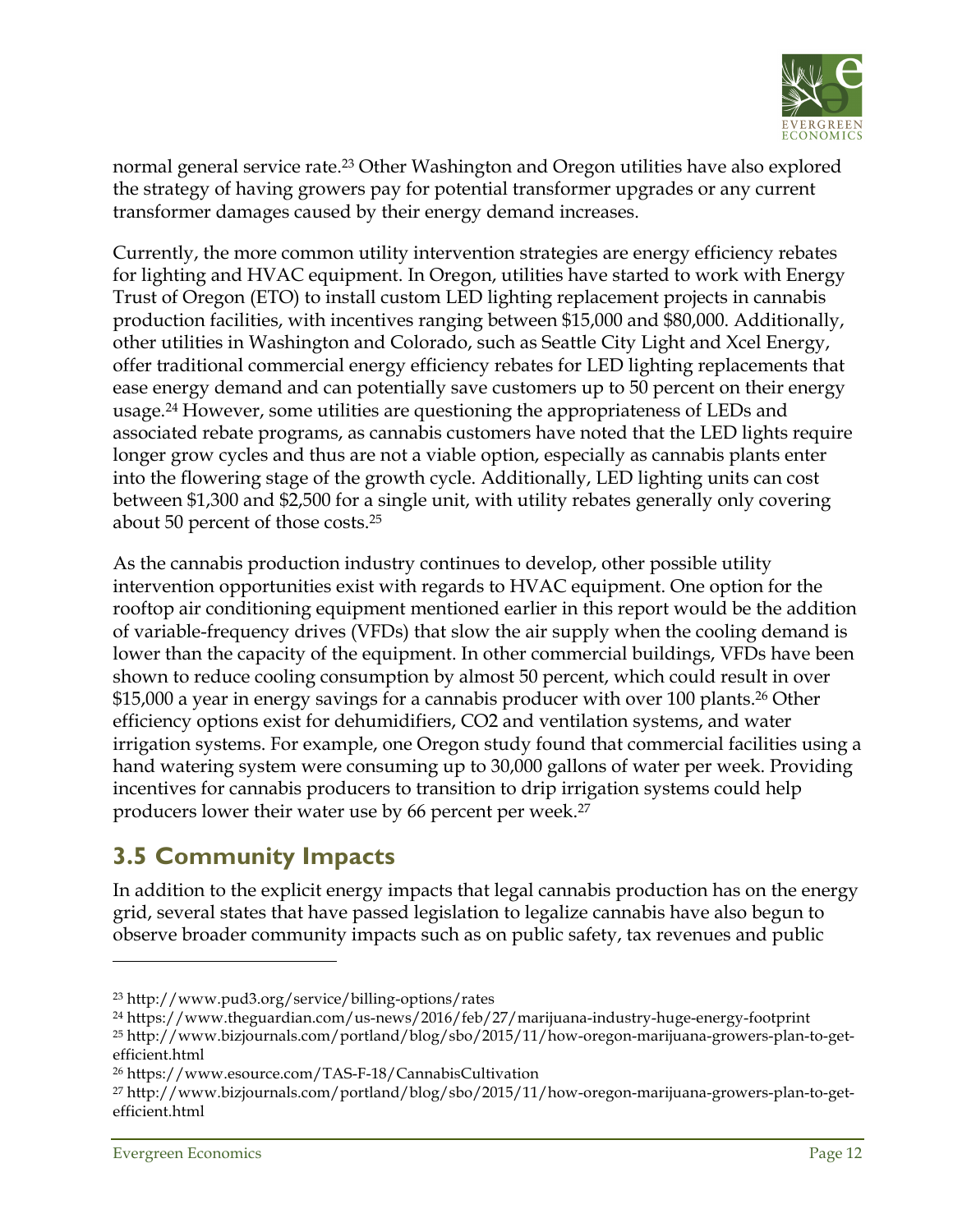

perception. For example, with regards to the broad impact on law enforcement, a report from the Colorado Association of Chiefs of Police in 2015 sites unforeseen issues derived from recreational cannabis use such as "how to determine when a driver is legally under the influence of marijuana" which is often times not clearly defined or easy to test for, causing regulatory confusion.28 Additionally, the report acknowledges that the number of hospitalizations related to cannabis use increased over 200 percent between 2000 and 2013, resulting in a strain on local medical facilities.

Colorado also saw an initial increase in cannabis use among teenagers, leading to educational issues at the middle school and high school levels where school expulsions have increased since legalizing cannabis production. Homelessness has also spiked in Colorado over the last four years, especially in larger metropolitan areas such as Denver.29

To help combat these societal impacts, Colorado distributed over \$6 million of the total cannabis revenues back to local governments over the course of 2014 and 2015.30 The total tax revenue should continue to increase going forward as Colorado has now included a two cent/kWh tax for cannabis producers in an effort to offset green house emissions. However, several law enforcement officials argue that the current tax revenues may not cover the added expenses brought on by the increased law enforcement required to handle the community issues brought on by legalized cannabis production.31

# **3.6 Implications for California**

In 2006, prior to recreational cannabis being legalized in some states, the federal government conducted a study that estimated that 42 percent of all cannabis produced in the United States as part of the medical marijuana market was produced in California.32 Even in 2016, as recreational cannabis production has become established in states such as Washington and Colorado, the California medical production market remains the largest cannabis market in the United States, accounting for 9 percent of household electricity usage.33

Looking forward to November 2016, California will be one of at least five states with legalization ballot measures. While similar legislation failed in 2010, current polls indicate

28

http://www.nccpsafety.org/assets/files/library/Legalized\_Marijuana\_Practical\_Guide\_for\_Law\_Enforcem ent.pdf

<sup>29</sup> http://www.newsweek.com/unexpected-side-effects-legalizing-weed-339931

<sup>30</sup> http://www.newsweek.com/unexpected-side-effects-legalizing-weed-339931

<sup>31</sup>http://www.nccpsafety.org/assets/files/library/Legalized\_Marijuana\_Practical\_Guide\_for\_Law\_Enforce ment.pdf

<sup>32</sup> https://www.nwcouncil.org/media/7130334/p7.pdf

<sup>33</sup> http://www.bloomberg.com/news/articles/2015-12-21/as-pot-growing-expands-power-demands-tax-us-electricity-grids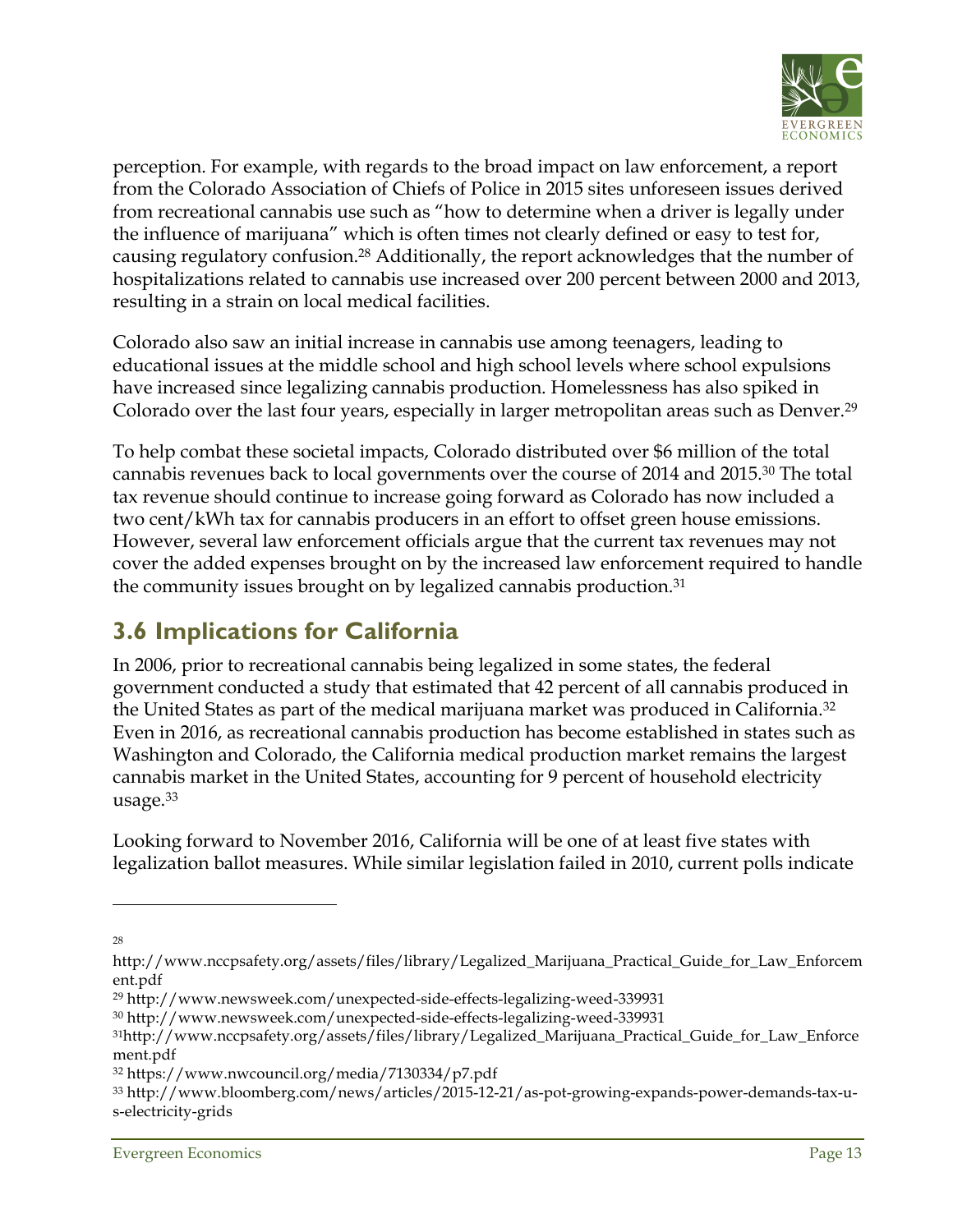

that 55 percent of California voters favor the legalization of cannabis production, with only 43 percent indicating they think cannabis should remain illegal.34,35 With nearly 40 million residents in California, the potential recreational cannabis market would be more than double the size of the market in Colorado, Washington, Oregon and Alaska combined.

While the California ballot initiative will resemble the legalization measures passed in other states, some of the specifics for the proposed 2016 measure include: 36

- A 15 percent sales tax;
- A \$9.25 per ounce tax on flowers;
- A \$2.75 per ounce tax on leaves;
- Provisions to restrict licenses for corporate or large-scale cannabis cultivation businesses until 2021.

Opponents still believe there is enough resistance, especially among law enforcement and education groups, to defeat the November bill. However, the market potential of the recreational market may prove too lucrative for voters to overlook considering the potential tax revenue benefits. According to research conducted by Arcview Market Research conducted in 2015, the Washington, Colorado, Oregon, Alaska and Washington D.C. markets alone could generate up to \$5.5 billion in combined annual sales in 2020.<sup>37</sup> With California having the potential to generate up to twice that amount, potential sales tax revenue alone could be close to \$1 billion by 2020 if not sooner.

<sup>&</sup>lt;sup>34</sup> In California, ballot measures require over 50 percent voter approval to pass.

<sup>35</sup> http://www.bloomberg.com/news/articles/2015-12-21/as-pot-growing-expands-power-demands-tax-us-electricity-grids

<sup>36</sup> http://www.oag.ca.gov/system/files/initiatives/pdfs/15-0103%20%28Marijuana%29\_1.pdf? 37

http://static1.squarespace.com/static/526ec118e4b06297128d29a9/t/56f21ed59f7266ee27800d7b/145870819 8877/Executive+Summary+-+The+State+of+Legal+Marijuana+Markets+-+4th+Edition.pdf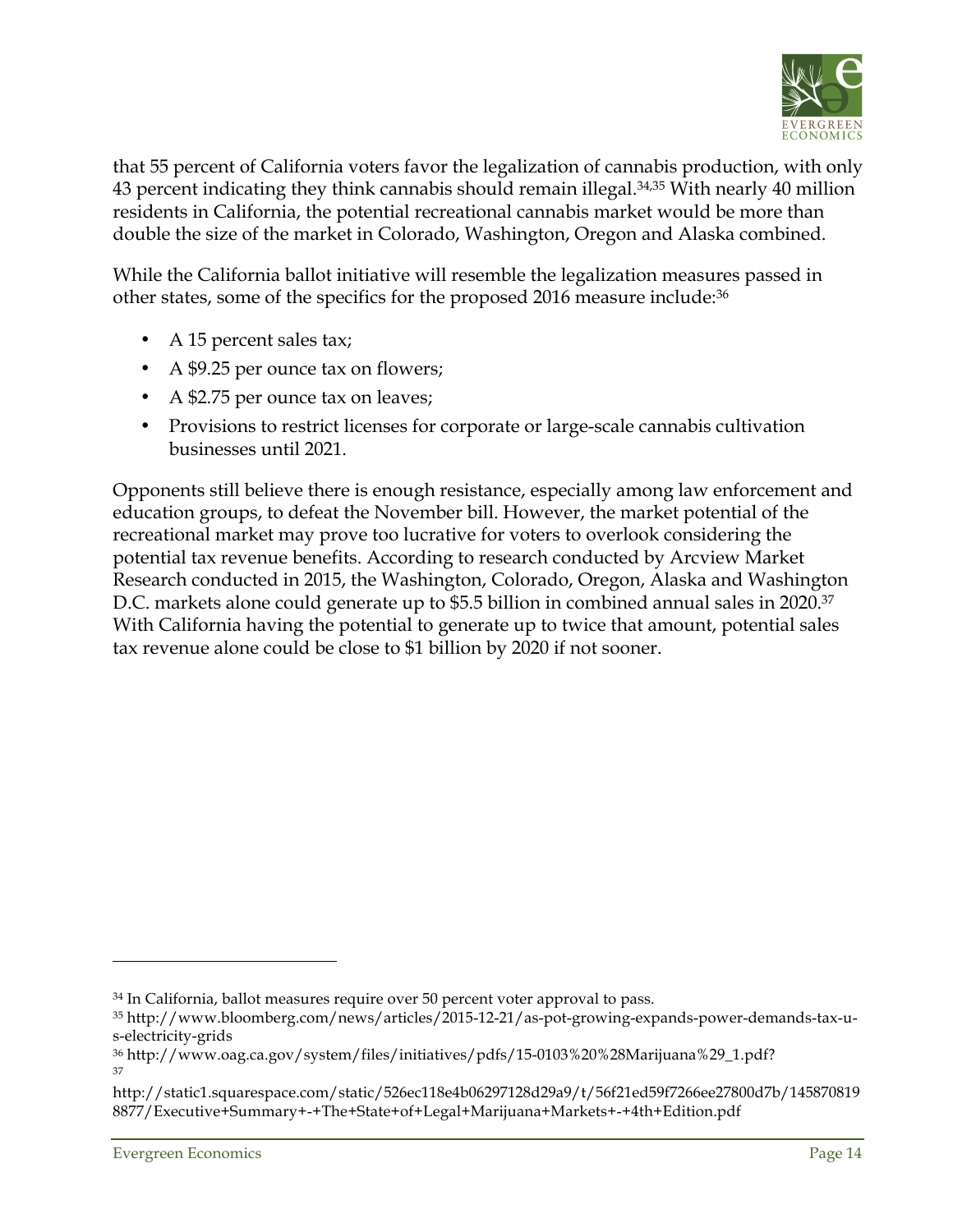

# **4 Utility In-depth Interviews**

In-depth interviews conducted by Evergreen Economics with utility staff covered energy usage related to the cannabis industry, intervention strategies and community impacts outside of the energy sector.

The utilities Evergreen spoke with engaged with the cannabis industry on many levels. As recreational cannabis production was legalized across Washington, Colorado and Oregon, utility interviewees noted their primary responsibilities shifted to include predicting load growth, educating cannabis producing customers on potential energy efficiency options and engaging in customer outreach to discuss energy usage.

Eight out of nine respondents noted that they have engaged in some capacity with other public utilities or regional cannabis trade organizations to learn about how other market actors are responding to the legalization process in their state.

# **4.1 Energy Usage in Growing Operations**

### **4.1.1 Energy Impacts**

We asked utility staff about any increases in energy demand they saw from growing cannabis after legalization, along with the effects in other parts of the supply chain including residential use, distribution or retail sales. Interviewees were also asked to discuss how they identify industry usage and what types of load shapes are associated with growing cannabis.

#### *Increased Demand in Energy from Growing Facilities*

Seven out of nine utility respondents said they had observed at least some impacts on energy usage in their service territory since the legalization of cannabis. The majority of the utility interviewees noted they have seen an observable load growth in the commercial sector and attribute this growth to cannabis production facilities, the most impactful of which range from 0.5 to 6 MWs of usage per facility. Two Washington utilities said they have seen 40 to 50 percent growth in the energy usage from cannabis production facilities in the last year alone. As shown in Figure 2 below, one rural county PUD in Washington saw an even more dramatic increase in demand from cannabis producers, from less than 100 kW in 2014 to nearly 1,000 kW in 2016.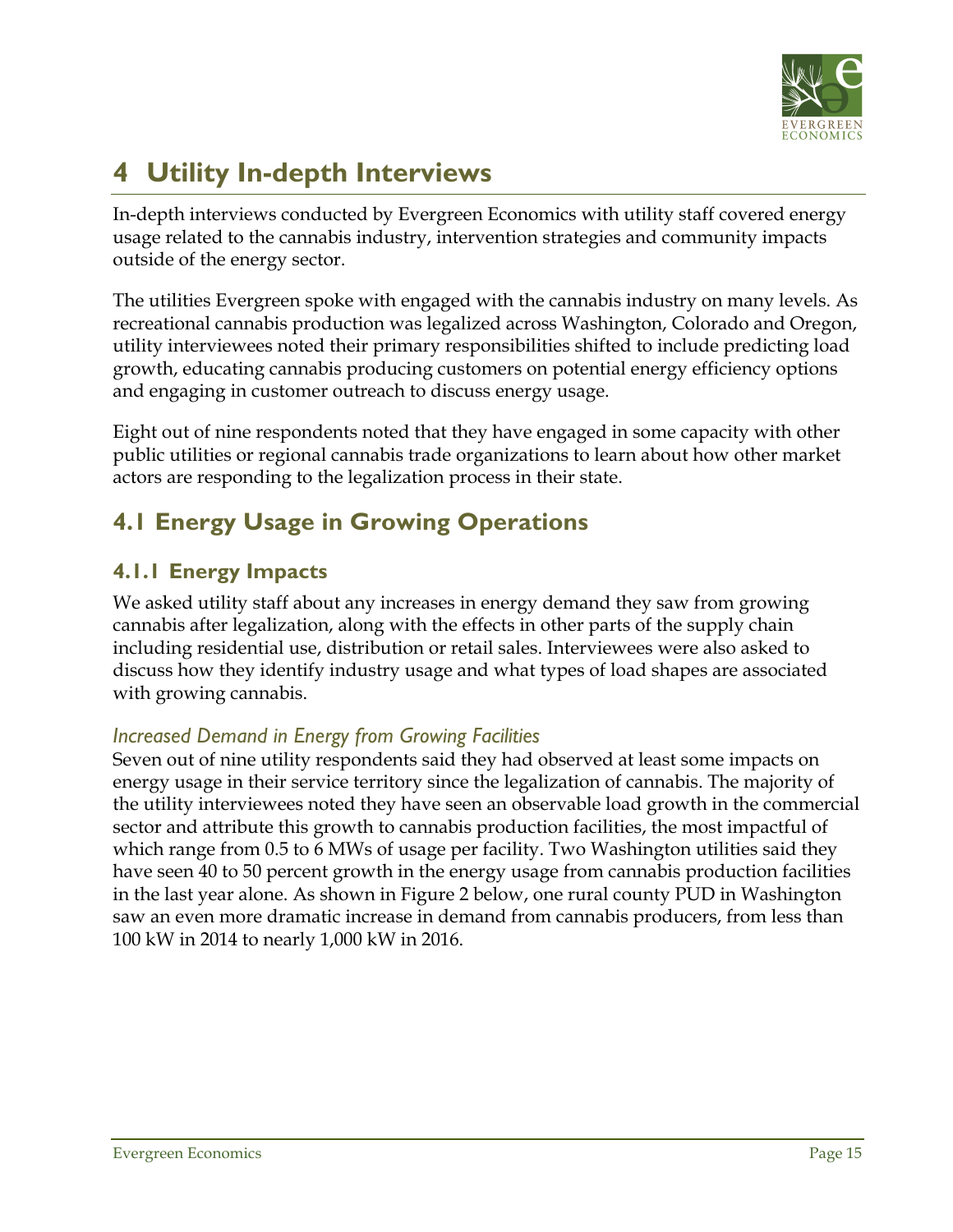



**Figure 2: Demand Growth From Cannabis Growers: Washington Rural County**

Source: Rural Washington Utility Records

Meanwhile, in Colorado, the most mature legalized cannabis producing market thus far, the utility interviewee estimated they have observed a total load growth of between 0.5 and 1 percent since 2013, consistent with the estimates reported in the literature review.

#### *Increased Demand for Transformer Updates*

In addition to increases in demand, three utility interviewees also reported seeing an increase in requests for 1,000 kWh and 1,500 kWh transformers as facilities prepare to increase their production.

#### *Lag Between Passing of Legislation and Increase in Demand*

While two Washington utilities and the one Colorado utility noted they observed the energy impacts immediately after cannabis legalization, most utilities (n=5) said there was a lag period of between 6 and 12 months before they observed direct energy impacts. These findings did not differ between more rural and more urban areas. The two utilities that had not seen any impacts thus far were both smaller utilities that have identified only a few growers in their territory.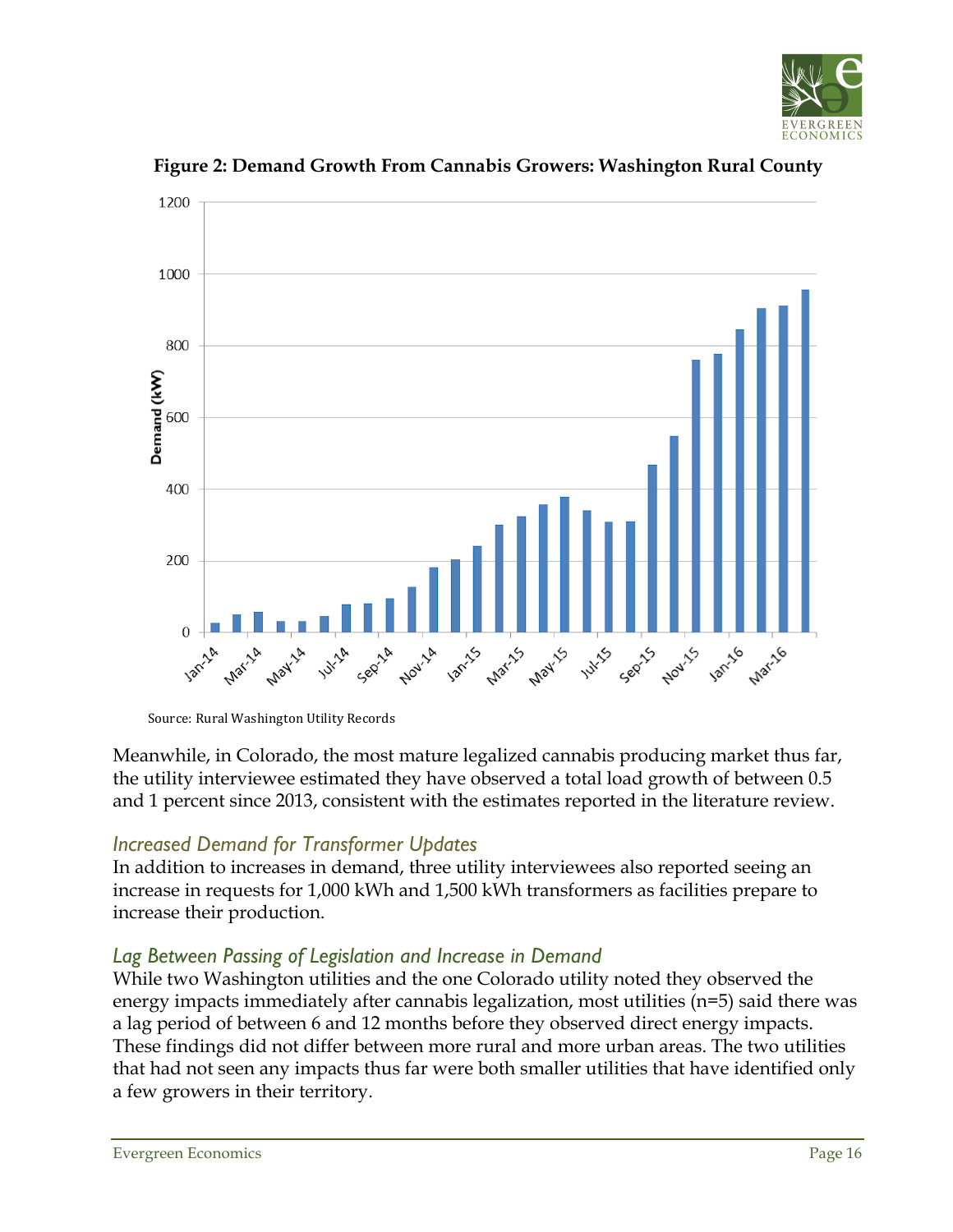

#### *Legislation Effects Generally Not Seen Outside of Growing Portion of Supply Chain*

Two thirds of the interviewees reported that the energy impacts of cannabis legalization were not seen outside of growing (such as retail, residential production or distribution). The remaining utility interviewees reported seeing minor impacts in the residential sector, attributing this to the legislative restrictions on in-home growing.

While most utilities said they do not have any current estimates for the number of home growers in their service territory, one Oregon utility and one Washington utility estimated the number may increase to somewhere between 1 and 5 percent of homes.

#### *Tracking Growers via Energy Usage and Statewide Databases*

Currently, seven out of nine utilities said they are taking at least some steps to track the energy impacts directly related to cannabis production. Tracking is primarily done by observing facility energy demand. Two Washington utilities said they also reference a statewide database kept by state officials to identify cannabis producers in their service territory.38

#### *Relatively Flat Load Shape*

Seven out of nine utilities also mentioned that for the majority of cannabis operations, especially indoor growers, the load shape is relatively flat, as some lighting is constantly on throughout the day based on either a 12 hour on/12 hour off or an 18 hour on/6 hour off daily cycle. However, two Washington growers said the load shape differed between indoor and greenhouse growers given that indoor operations typically use their lighting 18 to 24 hours a day while greenhouse operations generally need to supplement natural lighting only in the early mornings and late evenings—when daylight is not readily available—with artificial lighting. They also noted observing peak loads for growers during the colder winter months, especially in greenhouse facilities that rely on supplemental lighting during the winter.

#### **4.1.2 Energy Using Equipment**

In general, utility interviewees were not familiar with the specific equipment types that cannabis producers used; however, all nine believe lighting accounts for the vast majority of energy usage, either directly or indirectly, through the subsequent cooling and ventilation systems that are required because of the heat-intensive metal halide, T5s and high-pressure sodium lamps commonly used in cannabis growing. Besides lighting, utility participants said other end uses in cannabis growing facilities include full-building HVAC cooling systems, ductless heat pumps,  $CO<sub>2</sub>$  pumps and ventilation systems.

<sup>&</sup>lt;sup>38</sup> One of the Oregon utilities mentioned they had tried to access a similar statewide license database managed by the Oregon Liquor Control Commission (OLCC) but were unable to because the OLCC did not currently have the applications organized or transcribed electronically.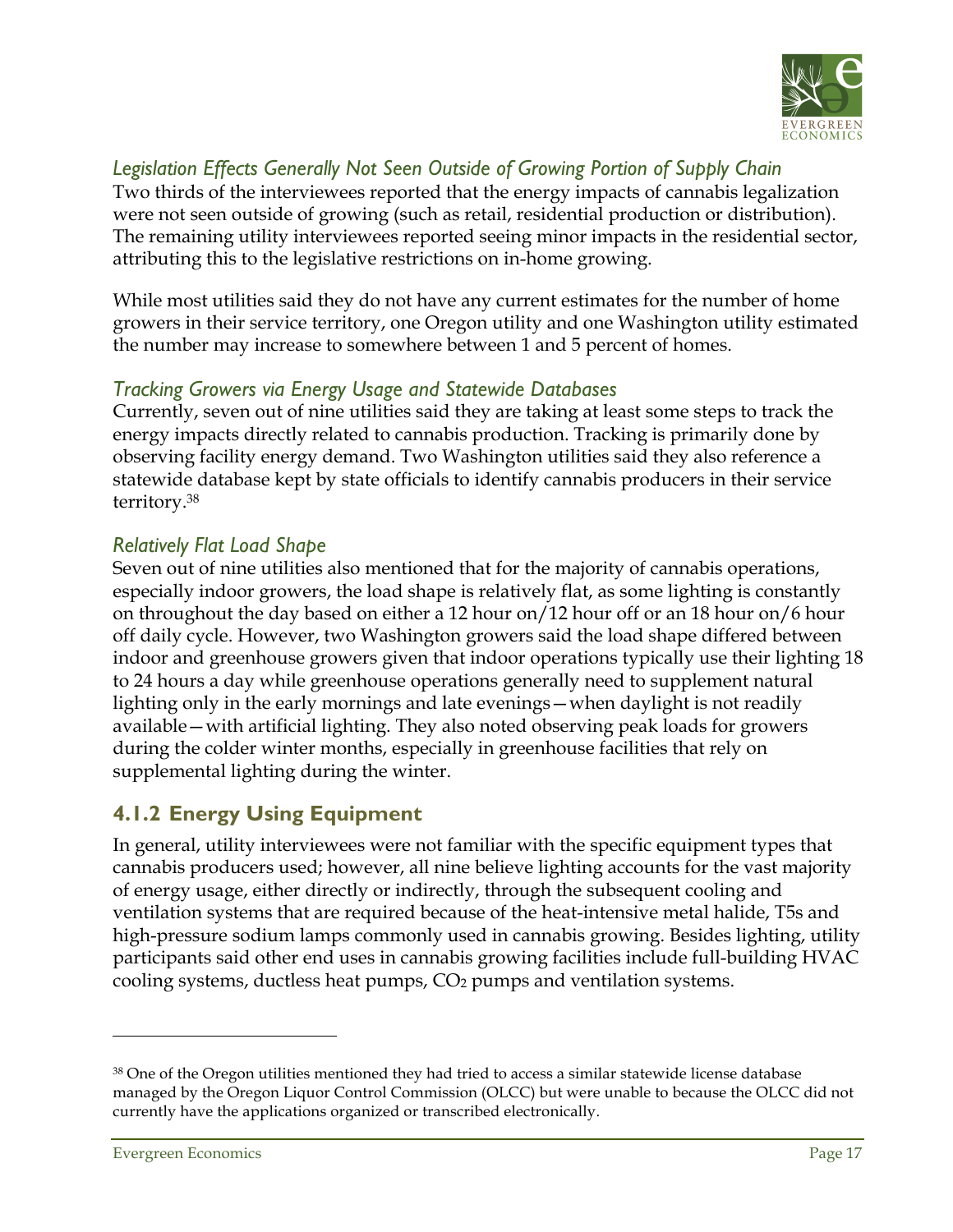

Similar to the findings from the background market research and literature review, seven out of nine utilities said LED lighting is currently the primary energy efficient end use option available for cannabis producers, although LEDs are not very common at growing operations at this time. However, as previous studies have reported, utilities report that a majority of cannabis producers are still wary of LED alternatives because they can be prohibitively expensive (over \$1,000 a fixture), they may not produce the same yield as more intensive lighting options, and because the technology for LED cannabis lights has not been fully developed yet. As a result, the Colorado utility mentioned that the lack of efficiency adoption, combined with the rapid growth in cannabis production facilities, has made it difficult for utilities to meet their overarching sustainability goals.

Despite the potential long term energy savings associated with LED lighting options, utilities believe that the main factors for cannabis producers in choosing their equipment and setting up their facilities are their overall product quality and yield. The utility interviewees mentioned that they believe growers care about energy costs in their facilities as well but may not be able to prioritize efficiency initially as they attempt to get into the cannabis market quickly and affordably. As one Oregon utility pointed out:

*"It's interesting now. I think the biggest thing now with the growers that work in our area is speed to market; they are trying to get up and going as fast as possible. I've heard from one grower that was a little bit interested in our LED program but did not have time to figure it all out and had to get going now and maybe look into a retrofit later on."*

All nine utilities also said they believe the necessity to expedite the facility set-up process is due to the fact that regional cannabis producers are generally new to the market and do not have existing infrastructure from other farming operations. As a result, cannabis producers have to find a warehouse or outdoor acreage for a greenhouse, customize the space for cannabis production, purchase equipment, and begin production to help generate revenue and allow them to scale up their operations.

# **4.2 Utility Intervention Strategies**

Evergreen discussed two major utility intervention strategies with the utility interviewees. The first was specific rates, which are being used only at one utility. The main barrier to introducing cannabis rates expressed was related to the uncertainty of federal restrictions. The second intervention strategy discussed was standard measure incentives. Utility interviewees also reported concern for federal regulation in regards to incentives that are specific to the cannabis industry.

#### *Specific Rates*

Because utilities are still familiarizing themselves with the cannabis market, eight out of nine interviewees said they currently have cannabis producers on a general service rate, similar to any other type of non-residential customer. One Washington public utility does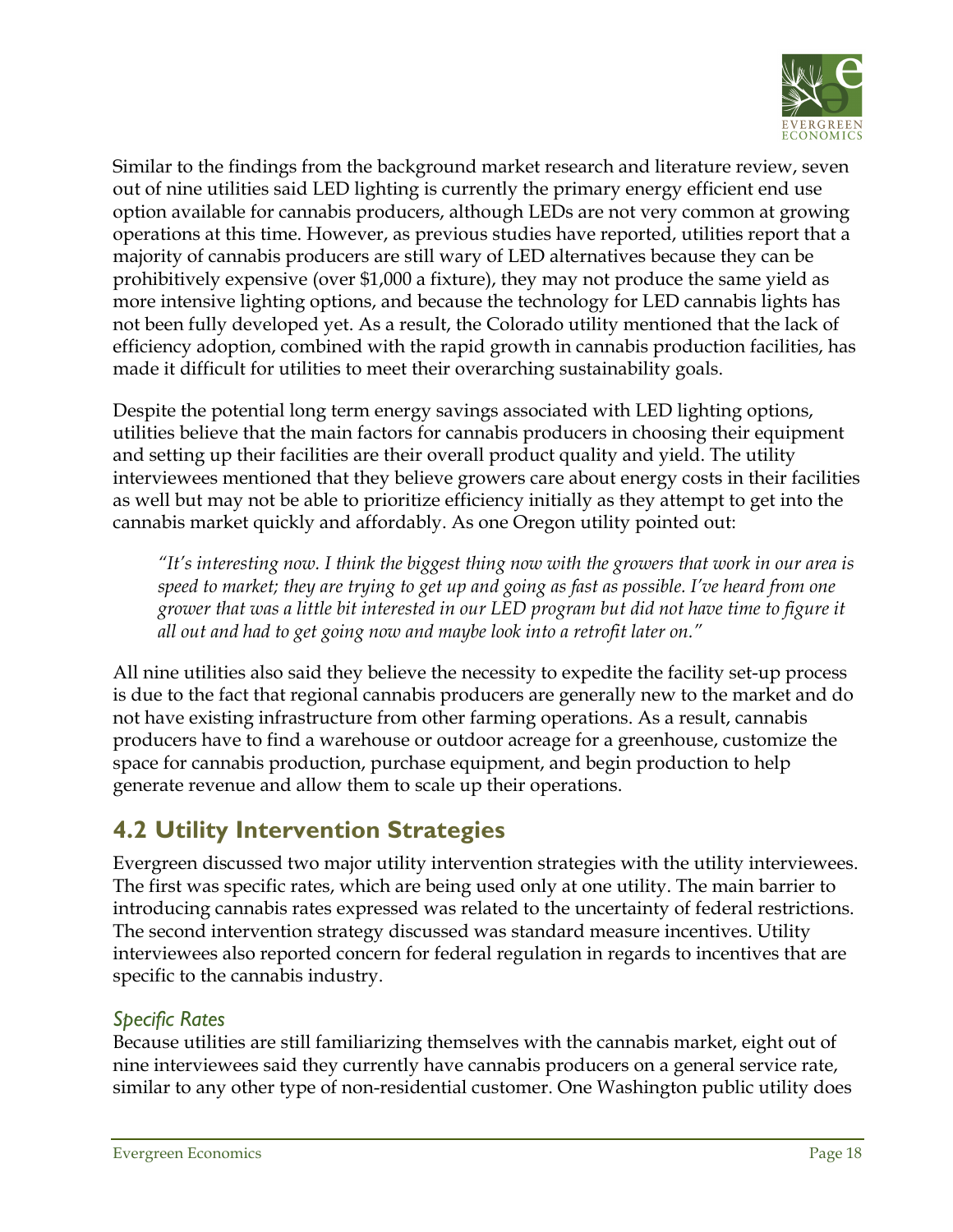

currently have a special cannabis rate for customers, which includes a slightly higher usage rate per kWh with a lower demand charge compared to general service customers. While two other utilities expressed interest in proposed cannabis rates going forward, several Oregon and Washington utilities expressed concern in "singling out" certain customers, specifically cannabis customers that may be subjected to federal restrictions going forward. As one Oregon utility noted:

*"[Cannabis rates] haven't really taken shape yet. Research has led us to think that there are opportunities for rate schedules out there in the U.S. for cannabis, and it's come up before but not a lot of traction so far. From our perspective it's tough to single out customers [by] end use and then apply specific rates to them…We actually shy away from it because the thought process is that if federal law does change, we don't want to have direct line to where customers are at."*

#### *Measure Incentives*

Utility interviewees reported that there are no additional measure incentives (not already offered through commercial and residential programs) given to cannabis growers. Over half of the utilities said they have completed LED rebate projects for cannabis producers in their service territory. One Washington utility used metering data from its LED retrofit projects at cannabis growing facilities to examine the potential load shape for the industry. The Colorado utility interviewee also added that while it does not have any cannabisspecific rebate programs, producers are eligible for programs "if they can find an existing demand-side management program that meets their needs, are approved and demonstrated they've reduced consumption."

One of the primary barriers for utilities operating in the current cannabis landscape is the disconnect between federal regulations and legalization legislation passed at the state level. Specifically among the Oregon and Washington utilities Evergreen interviewed, two thirds (six of nine) mentioned that they are wary of providing lighting or other incentives to cannabis customers because Bonneville Power Agency (BPA), a main supplier of power in the Northwest, is federally operated and will not fund any cannabis-related programs. As one Oregon utility acknowledged though, it remains somewhat of a grey area for certain utilities given the uncertainty as to how BPA will monitor and enforce the regulations:

*"The BPA relationship is a barrier for sure. We take power from a federal wholesale provider and they have basically said that no money can go to cannabis activities that can be tied back to them. There's some grey area there in terms of where power is actually flowing to though so we've taken a line where we are agnostic and don't care what's behind the meter, and that's how we have done things historically."*

Over half of the participating utilities, including all those that referenced their relationship with BPA, echoed the sentiment of remaining "agnostic" when it came to cannabis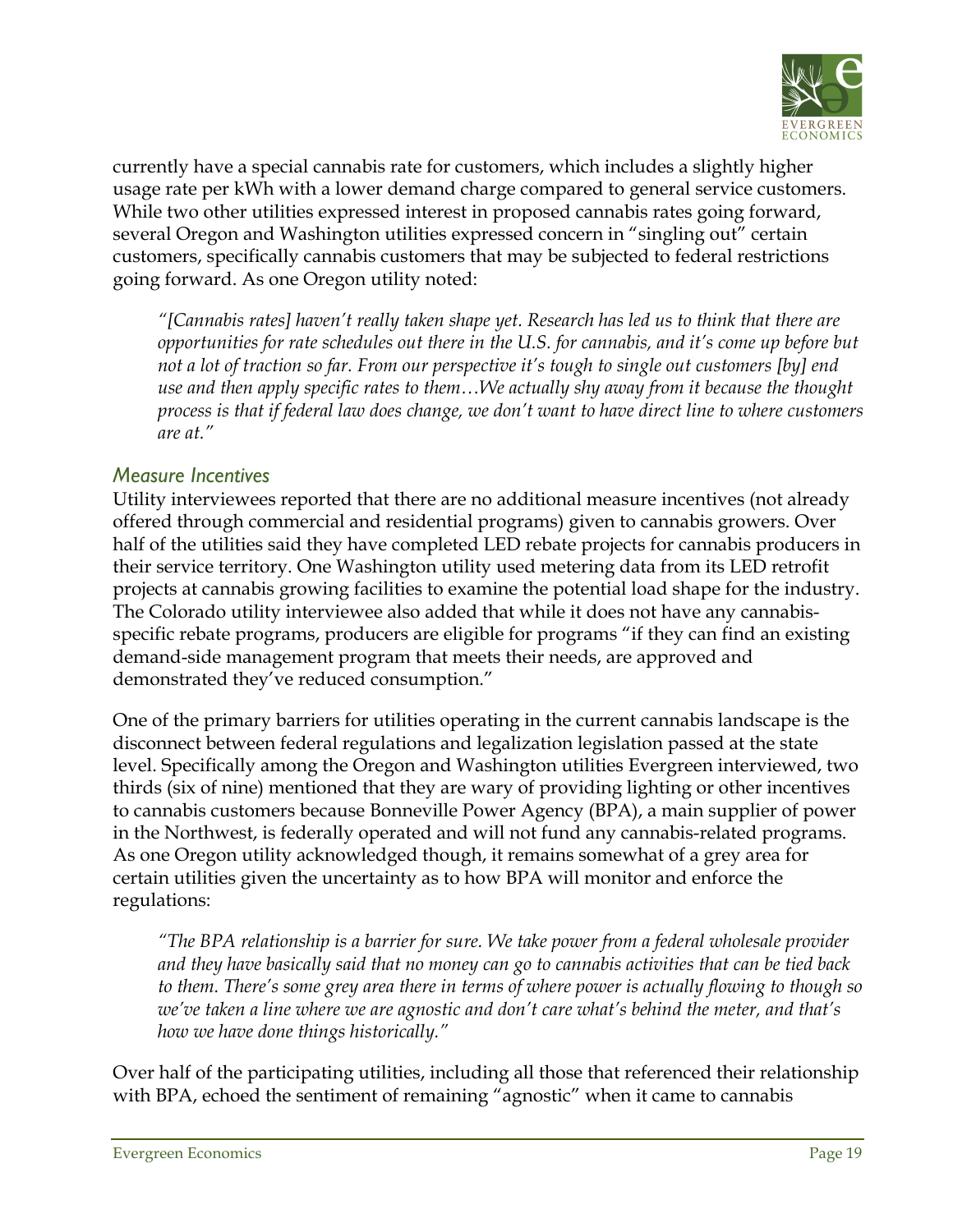

customers, emphasizing that their public responsibility is simply to provide power to customers in their service territory. Additionally, two utilities (one in Washington and one in Oregon) mentioned that some utilities might be hesitant to be involved proactively in the cannabis market if they receive federal power, because the increased demand could move them into higher Tier 2 rates.39

# **4.3 Community Impacts**

As public acceptance for cannabis has increased in Colorado, Washington and Oregon, the utility interviewees noted that they have not observed very many impacts, adverse or otherwise, on their local communities outside of energy usage. However, one Oregon utility mentioned that because the indoor growing operations are commonly found near other businesses and industrial spaces, there has been some pushback on the locations of the facilities based on their odors and potential impact on local business. Additionally, one of the Washington utilities with a primarily agricultural service territory said they recently had a break-in reported at a local cannabis production facility resulting in thousands of dollars worth of damages and stolen goods.

<sup>&</sup>lt;sup>39</sup> Beginning in 2012, BPA adopted a tiered rate schedule that offers utilities two price levels when purchasing power supply. Initially, utilities lock in a specific amount of power they wish to purchase from the existing federal system at a cost-based rate (Tier 1). Subsequently, Tier 2 rates are applied for any additional energy a utility obtains from BPA over the course of their contractual agreement. Currently, Tier 2 rates (\$/MWh) are approximately 4 percent higher than Tier 1 rates.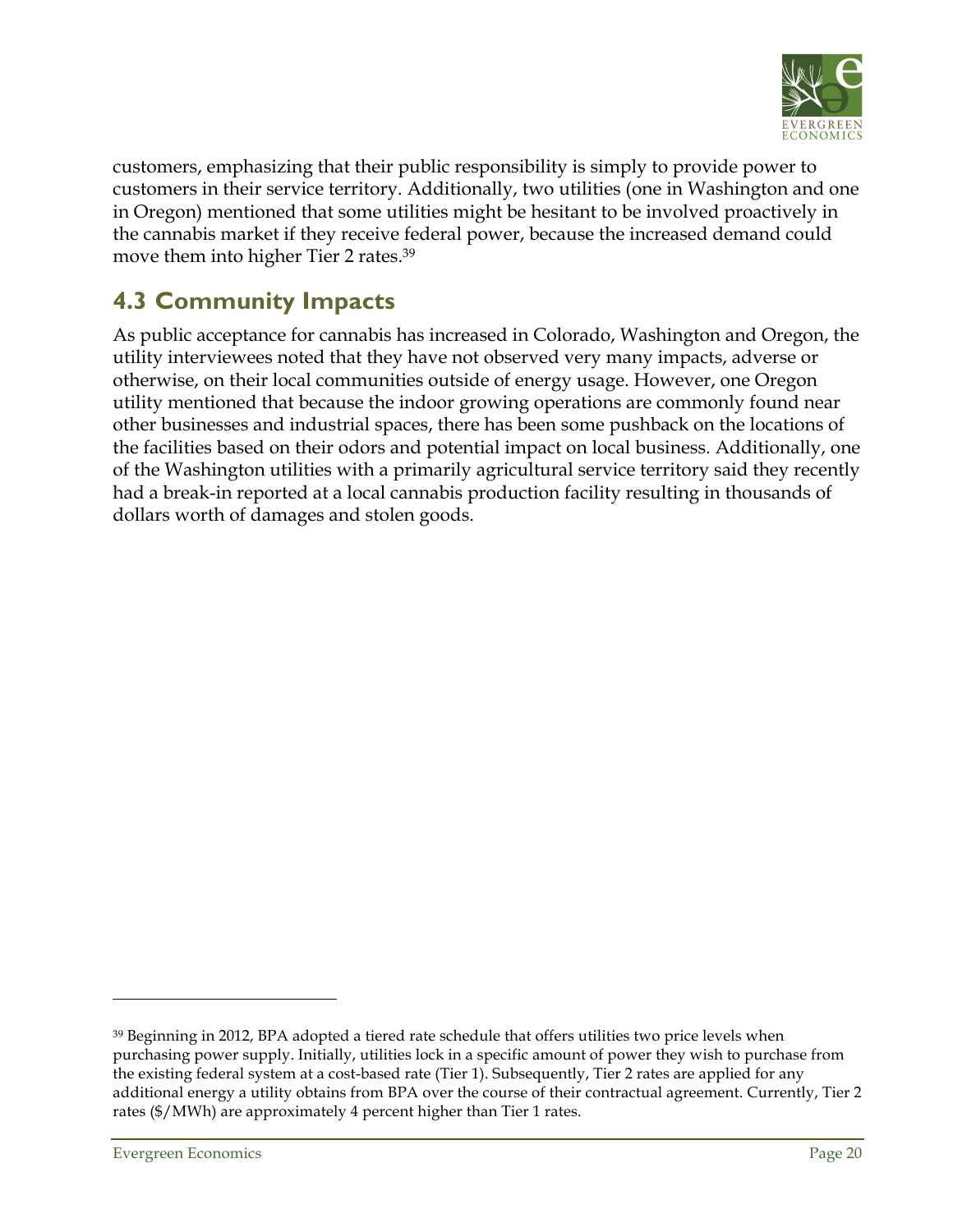

# **5 Trade Organization In-depth Interviews**

To broaden the scope of the investigation beyond utility perspectives, Evergreen Economics also completed six in-depth interviews with various types of trade organizations that have experience operating in the cannabis market. Respondents had varying levels of experience in the cannabis industry, ranging from three years to over 20 years of experience. Both the Oregon energy efficiency advocacy group and the Colorado compliance consultants Evergreen interviewed noted that recreational legalization has added a layer of legitimacy to the structure of their businesses, as their customers and clients are more forthcoming and professional about their operations.

Five out of six responding trade organizations indicated they also have experience working with regional utilities and other trade organizations on cannabis-related issues. Generally, these interactions include conferences and organized cannabis group meetings with discussions on marketing, advertising, cost strategies, advocacy campaigns, state legislation and potential utility strategies.

In this section, Evergreen presents findings from the interviews, covering the following topics:

- Energy usage in growing operations;
- Cannabis grower characteristics and preferences;
- Legislative barriers;
- Other cannabis industry operations;
- Utility interventions; and
- Community impacts.

# **5.1 Energy Usage in Growing Operations**

#### **5.1.1 Energy Impacts**

#### *Energy Is Half of Operating Costs for Indoor Growers*

While none of the responding trade organizations were cannabis producers themselves, all had at least some knowledge of the potential energy impacts associated with cannabis production, including the implications of indoor and greenhouse cannabis operations that consume more electricity than outdoor growing operations. According to multiple trade organizations, and confirmed by partnering growers, energy costs account for between 45 and 48 percent of total operating costs for indoor cannabis operations.

Some indoor cannabis operations consume enough energy that they require upgrades to distribution facilities. For example, the regional certification group Evergreen interviewed said that one Oregon utility approached them regarding a proposed new indoor growing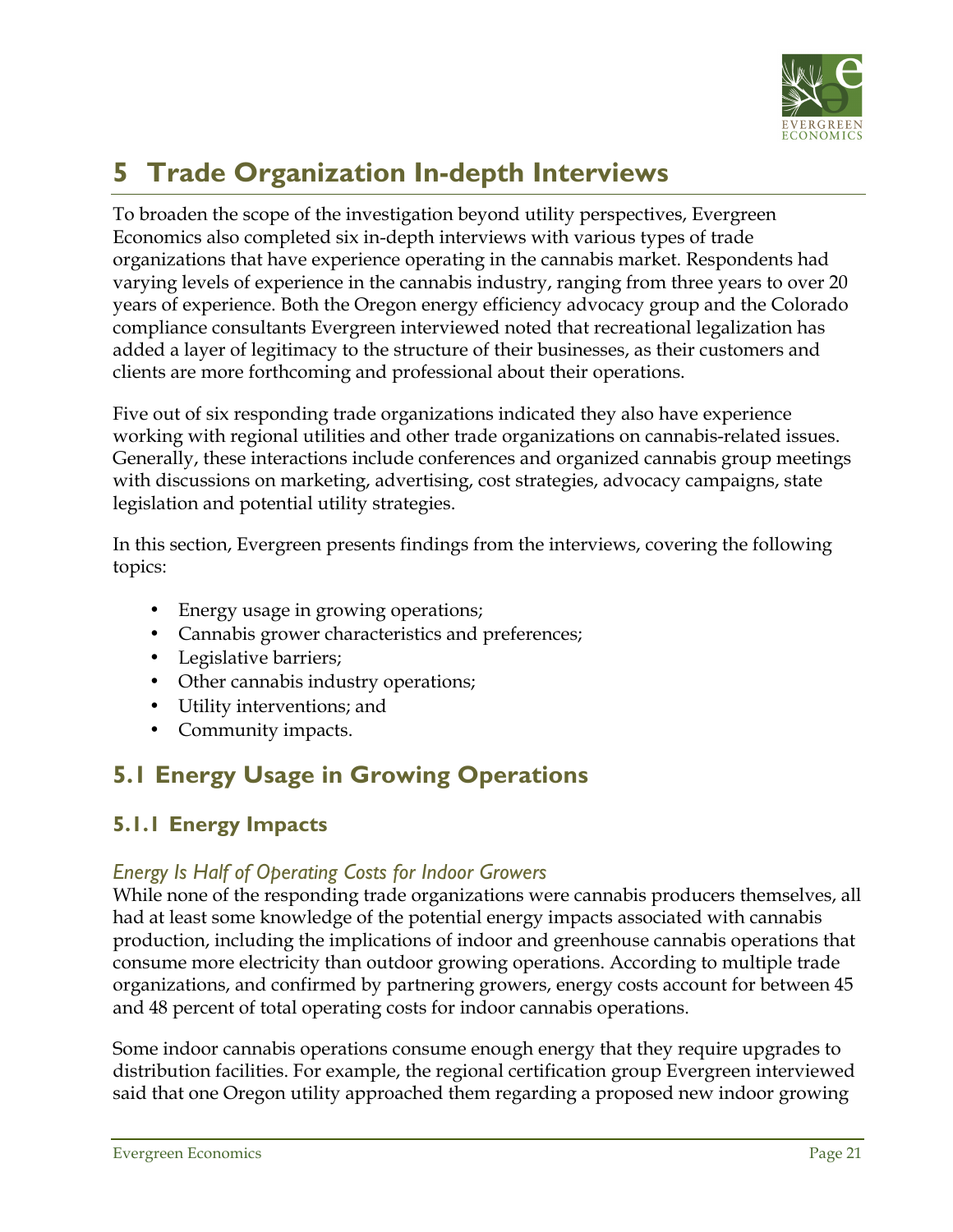

facility in their service territory that would require a new substation being built to fulfill their load estimates.

#### *As Markets Mature, Greenhouses Become More Popular, in Part Due to Lower Operating Costs*

All five trade organizations operating in states with legalized recreational cannabis noted that there was a dramatic increase in the number of cannabis producers following legalization in Colorado, Oregon and Washington. Organizations across all states believe the dramatic increase will start to taper off as the markets mature and certain producers are able to differentiate themselves with better product and lower operating costs due to economies of scale. In the Colorado market, which is already more mature than the Washington or Oregon markets, the cannabis advisor said they observed several indoor production facilities quickly enter the market without anticipating the associated electrical and upkeep costs. As a result, the growth of the number of indoor cannabis facilities has slowed down in Colorado as some facilities went out of business while others converted to greenhouse operations.

Both the nonprofit energy efficiency group and the Oregon growers advocate also mentioned that greenhouses are becoming more popular in Oregon as well because of their reduced operating costs. As background research and the utility interviews suggested, indoor growing operations are generally comprised of multiple cycles of crops operating simultaneously on either 18-hour or 12-hour operating cycles with regards to lighting. Conversely, the trade organizations argued that greenhouse operations can cut electricity usage down to more efficient 12-hour on/12-hour off cycles that utilize daylight during the day and only draw power during the early mornings and late evenings. Despite the potential of greenhouses in lowering operating costs, traditional indoor growing facilities are still more common across Colorado, Washington and Oregon because of their level of control on production and output scalability capabilities.

#### **5.1.2 Energy Using Equipment**

#### *Lighting Accounts for Large Electricity Demand*

Similar to the utility interview respondents, all six trade organizations said that lighting accounts for a significant proportion of indoor cannabis producers' costs, including the initial purchase and set up. Specifically, the Oregon grower advocate added that production costs—notably from lighting—for indoor facilities can be between \$800 and \$1,000 per pound of yield compared to between \$150 and \$300 per pound for outdoor operations that do not rely on artificial lighting.

Grower concerns about product quality and yield lead most new growers to set up indoor facilities that can potentially yield higher quantities and qualities of product.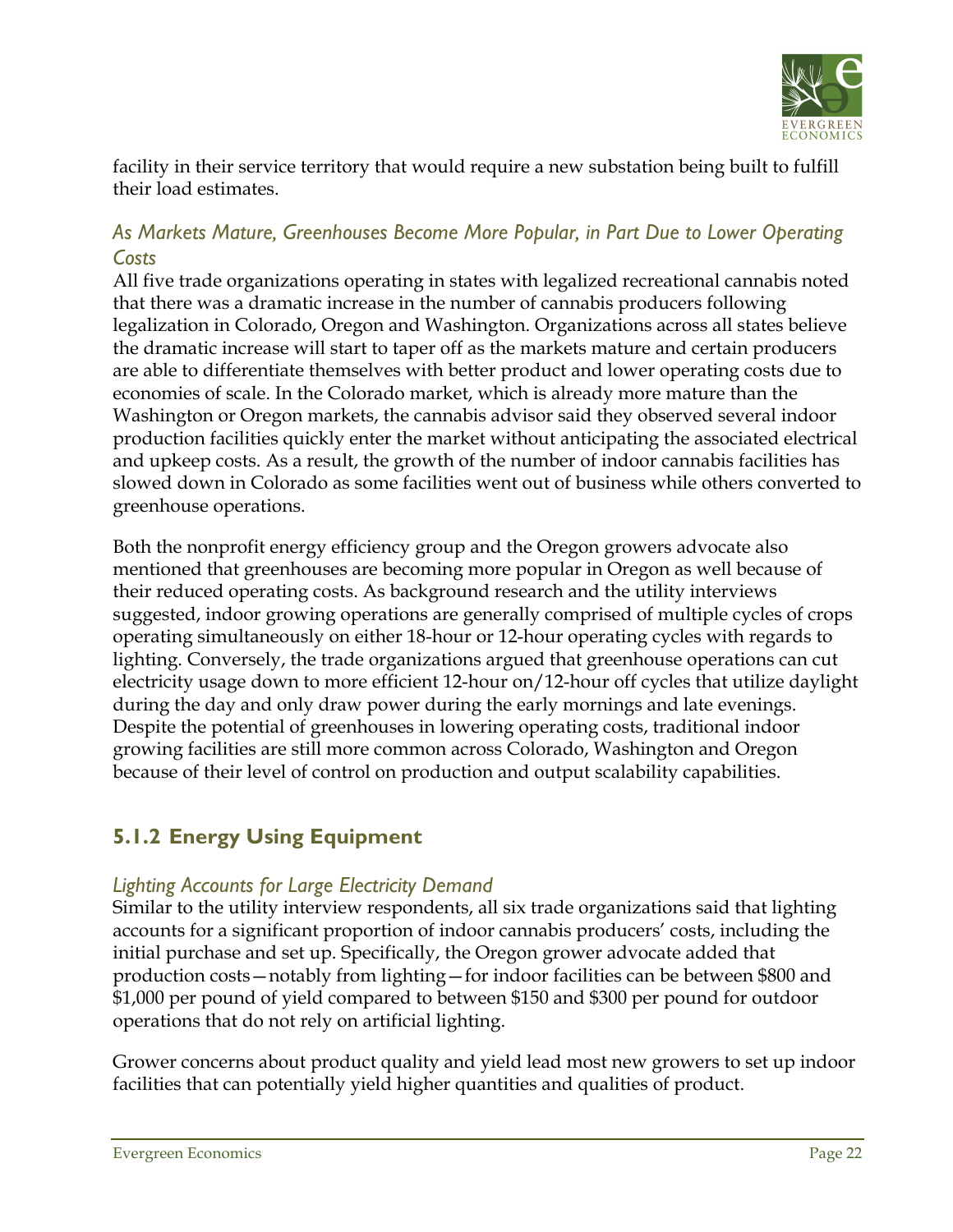

#### *T5 Fluorescents Are The Lighting Technology of Choice Over LEDs Due to Purchase Cost and Growing Production*

For indoor facilities, the Oregon energy efficiency advocate, the California solar provider, and the Colorado advisor all said that growers are choosing T5 fluorescents over LEDs and other technologies because they produce the greatest product yield and can be more energy efficient than T8 or other high-intensity lighting equipment. Similar to the utilities, trade organizations are wary of LED adoption in the cannabis market, primarily because current LED options are seen as less productive to growers and are more expensive than other lighting, according to the efficiency advocate. Additionally, as the Colorado advisor pointed out:

*"People pay a good amount for lights that produce a 30 percent increase in yield, so you see a lot more T5 fluorescents now and high-lumen Gavita grow lights that help with yield despite the fact those are 1,000 W every 20 feet.40 The industry hates LEDs as far as I know; they are ugly and bulky. Think [of them] as the solar industry from 10 years ago."*

However, according to the founder of the regional certification group interviewed by Evergreen, there are some large indoor cannabis producers currently using LED lights, especially as new technologies are introduced in the market that are specifically designed for horticulture and that may minimize the product concerns observed with previous generations of LEDs.

# **5.2 Cannabis Grower Characteristics and Preferences**

Trade organizations reported similar preferences as utility interviewees did with regards to prioritization of energy efficiency.

According to all six trade organizations Evergreen spoke with, the vast majority of cannabis producers are entering the cannabis market as either new growers or as growers with past experience operating in the medical or illegal markets prior to legalization (rather than as growers of other crops).

#### *Product Yield Trumps Energy Efficiency, Although Energy Efficiency is Becoming More of a Priority in More Established Markets*

Specifically, the trade organizations, like the utilities, said that product quality and overall yield remain the most important considerations for cannabis growers. Additionally, five of the six trade organizations Evergreen interviewed noted that energy costs are important for cannabis growers but may not be prioritized over product quality and yield. In more established markets such as Colorado or the medical cannabis market in California, where competition plays a key role in differentiating producers, efficiency has started to become

 $40$  Gavita is a specialized horticulture lighting company in Holland that specializes in grow lights and fixtures that produce high-lumen counts that support higher yield for cannabis producers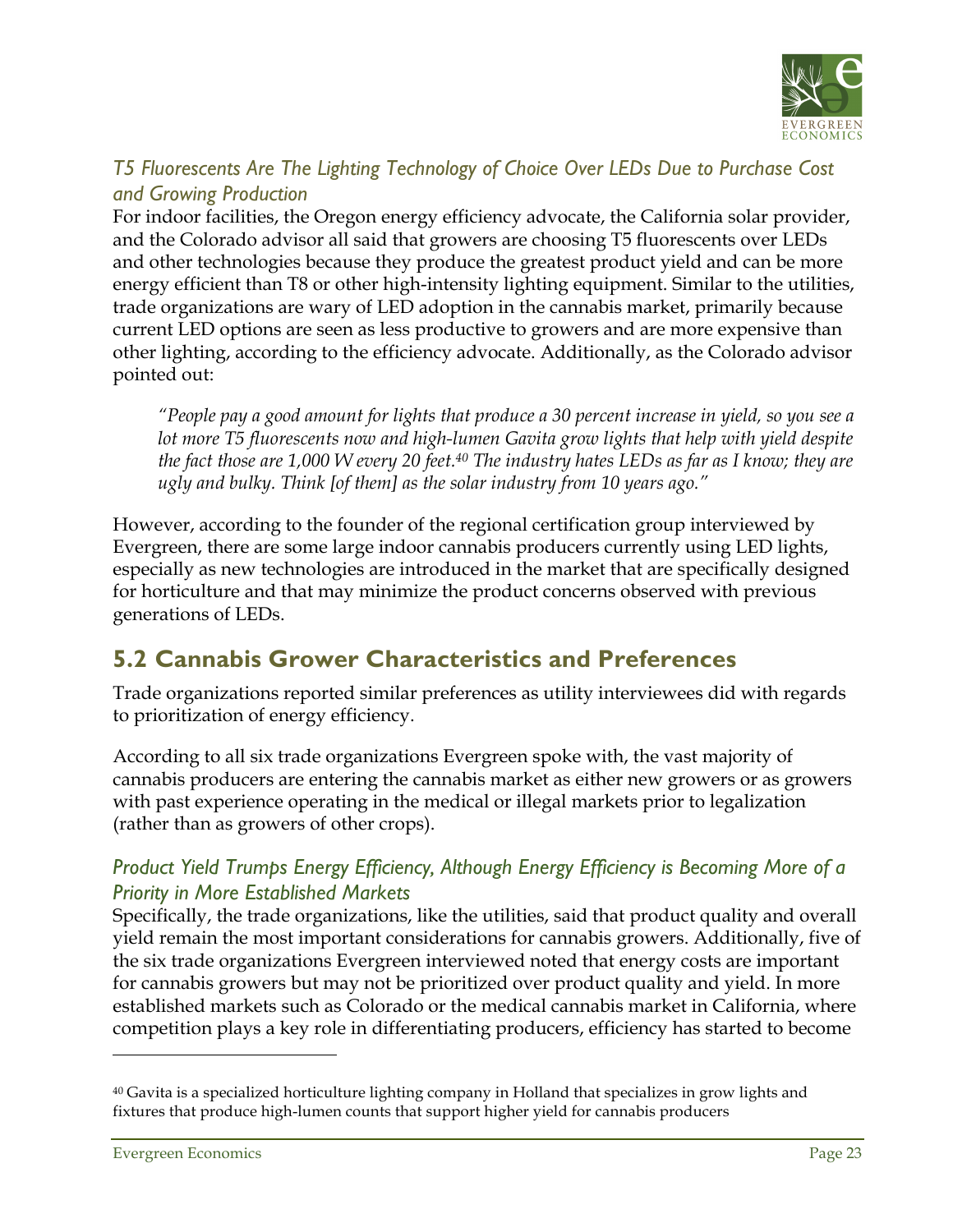

a higher priority. However, trade organizations in both Colorado and Oregon noted that efficiency still lags behind the concern for overall yield. As the certification group founder noted:

*"I've always said, energy efficiency is almost dead last when they have fundamental challenges like "Is my bank account going to get shut down?" Historically, producers have always paid their bills and the margins have been fine."*

However, more than half of the trade organizations said there is a potential for efficiency to become more important for growers down the road, especially if regulations and efficiency standards are established at the state and utility levels. Additionally, in markets like Colorado, established growers are starting to realize that keeping costs down through efficiency practices allows them to differentiate themselves in the market and increase their operating margins.

#### *Water Consumption*

The Colorado advisor Evergreen interviewed noted that water consumption is fairly comparable between indoor and outdoor facilities despite the assumption that outdoor operations face more issues with water evaporation during the warmer summer months. The nonprofit certification group Evergreen interviewed spoke with a regional grower, which said they used between five and seven gallons of water per plant per day. Additionally, there are concerns with pesticide runoff and the implications of using federal versus private water for their operations.

### **5.3 Legislative Barriers**

The participating trade organizations echoed many of the utility interviewee comments on the implications of the differences between state and federal legislation. They added additional concerns, including:

- Banking restrictions; and
- Possible effects of pesticides in the environment.

In the past, federal restrictions have made it difficult for cannabis growers to utilize banks. The grower advocate interviewee reported they were unable to open an account at their credit union because of their involvement with cannabis growers, despite the fact that they do not grow cannabis themselves. Additionally, the Colorado compliance consultant added that pesticide certification has been an issue for growers because pesticides are covered by the Environmental Protection Agency (EPA) which has thus far not approved several critical cannabis pesticides.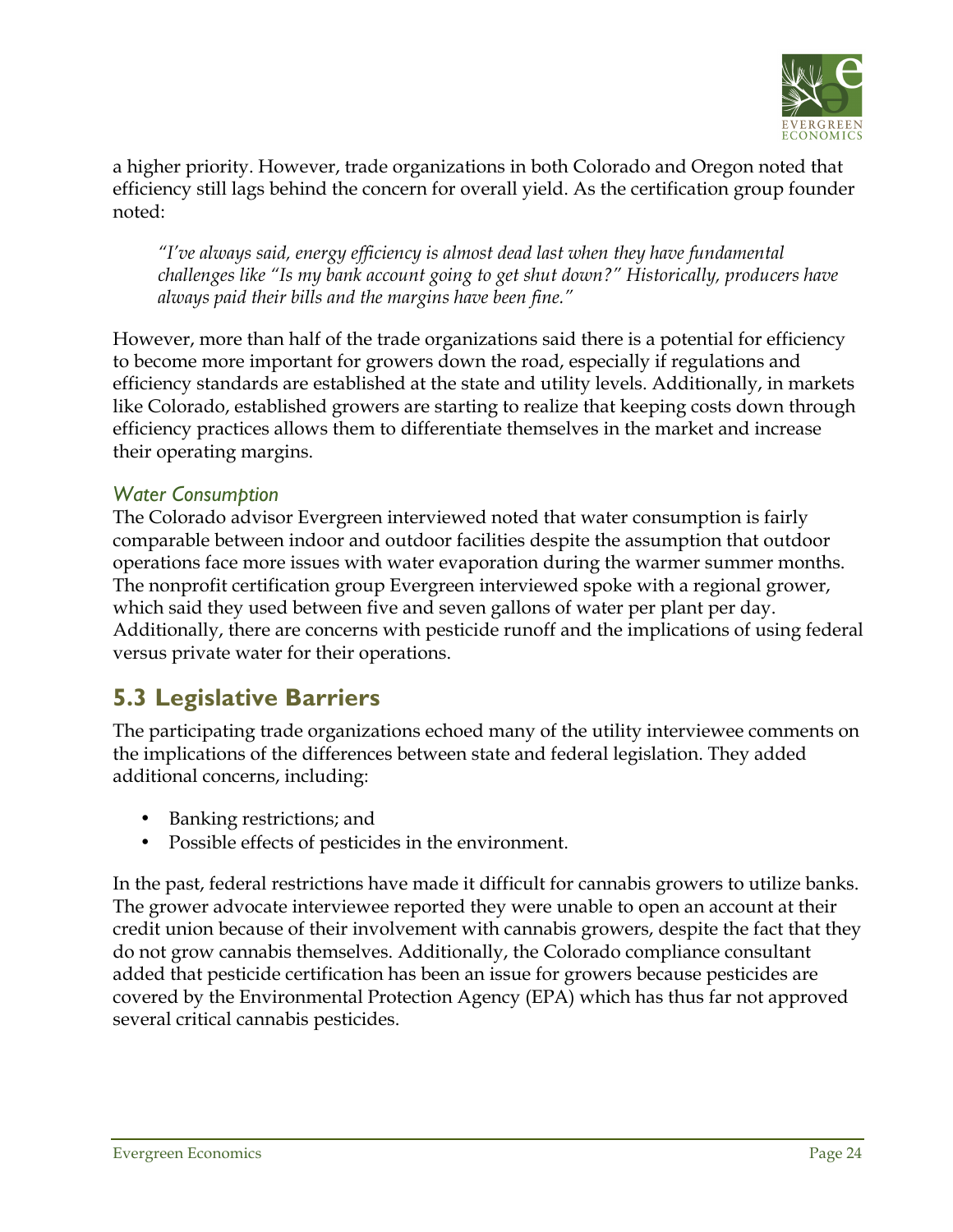

# **5.4 Other Cannabis Industry Operations**

In addition to cannabis production facilities, all responding trade organizations acknowledged that other cannabis operations exist, such as retail stores, distribution, processing and residential growing, and that these operations have become more established since cannabis was legalized. However, these other markets have significantly fewer energy implications than commercialized cannabis production itself, although they do contribute to overall operating costs for producers that also distribute and retail their own cannabis products.

Focusing specifically on residential growing operations, trade organizations mentioned it is somewhat unclear how prevalent residential growing is across Colorado, Washington and Oregon; however, the Colorado compliance consultant estimated the percentage could be as high as 2 percent of customers in some areas (similar to the estimates from utilities).

# **5.5 Utility Intervention Strategies**

Three of the six trade organizations were familiar with utility intervention strategies. Interventions discussed included measure-based incentives and a desire to not actively pursue interactions with growing operations.

Specifically, two Oregon trade organizations discussed some of the larger LED incentive strategies that have allowed some cannabis customers to save thousands of dollars in operating costs. Other rebates include ventilation and HVAC system rebates that are available to some cannabis producers.

Additionally, one of the trade organizations added that utilities may have varying strategies for energy efficiency incentives depending on the increased demand associated with cannabis operations. In the Northwest, Oregon and Washington utilities cannot use federal incentives for cannabis operations despite purchasing their power from BPA. As a result, some utilities that see an increase in energy demand may self-fund conservation efforts to avoid paying higher Tier 2 rates when purchasing their power supply. Other utilities have excess power and lack the motivation to fund conservation efforts.

#### *Energy Efficiency Advocate Connecting Growers to Existing Utility Services*

An energy efficiency advocate Evergreen spoke with works with utilities in Oregon to help provide existing utility incentives to cannabis growers. This advocacy group also performs verification before and after projects, which they report to have total incentives of between \$16,000 and \$18,000 on average per project thus far.

#### *Need for Additional Research*

The energy efficiency advocate Evergreen spoke with noted that additional research is needed on the overall energy usage in cannabis operations to better understand how to provide efficiency options to cannabis producers. Another organization we spoke with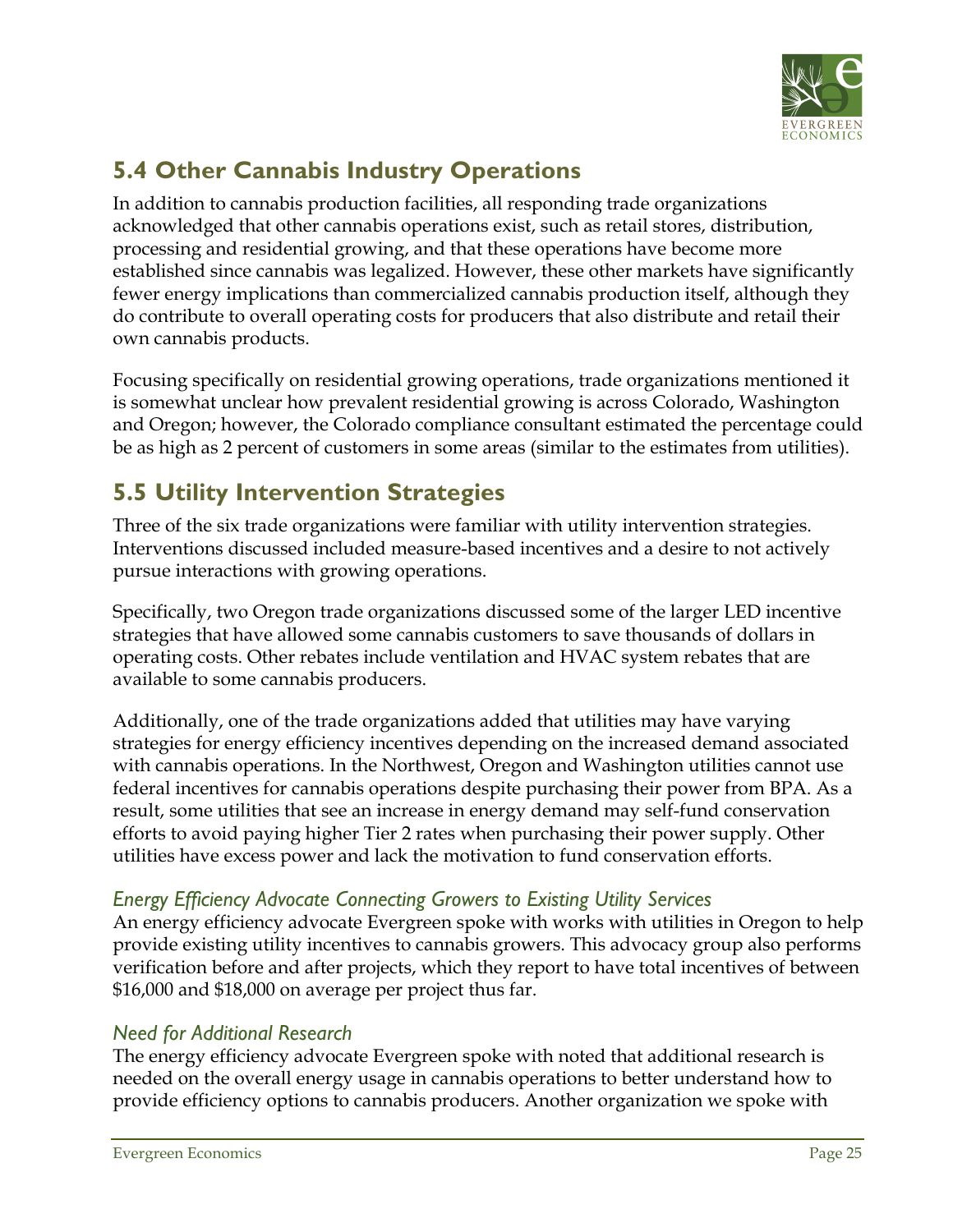

noted that they are working on creating a baseline of energy usage to help local utilities. One of the interviewee's goals is to work with a range of growers with different sized cannabis operations to better understand what their average lumen per gram or wattage per gram is across multiple sized operations. These numbers can then help to inform incentive programs.

#### *Solar to Offset High Demand*

Trade organizations across Colorado, Oregon and California all discussed the possibilities of solar options in cannabis production facilities. In Boulder County, Colorado, the compliance advisor noted that growers are required by the county to use some percentage of green energy, either through green energy credits or by installing solar. Growers that do not comply are subject to an additional tax of approximately two cents per kWh.41 In Oregon, the certification group added that some of the largest Oregon cannabis producers are investing in solar (and LEDs), which helps to offset their total energy demand. One trade organization interviewee suggested that growers could look into micro-grid solutions with no utility usage, relying on solar, wind or storage to power the production facility.

The California solar provider added that the payback period for solar in cannabis production facilities is longer compared with other commercial solar applications; due to the need for grow facilities to use electricity for supplemental lighting. As a result, the solar provider noted that only between 10 and 15 percent of the cannabis producers they discuss solar strategies with end up installing solar options. The solar provider that Evergreen spoke with reported that they see battery storage as an important next step to supporting solar usage in this industry.

#### *Shortfall in Utility Infrastructure to Accommodate New Cannabis Facilities*

One participating trade organization familiar with regional growing operations noted that in Oregon specifically, certain utilities are unable to accommodate new power requests for cannabis growers in a timely manner. This causes delays of up to five to six months from the time of request and in some cases may require the producers to resort to dieselpowered generators that are very inefficient. The producers are typically looking to develop facilities in rural or more remote areas that previously did not have power supply, but are experiencing lengthy lag times because of the amount of total power requests in Oregon due to the state's population growth.

# **5.6 Community Impacts**

Overall, the participating trade organizations said that thus far they have not observed very many adverse community impacts in the states that have legalized cannabis production. The Oregon trade organization specifically noted that because counties have

<sup>41</sup> http://www.bouldercounty.org/env/sustainability/pages/mjimpactoffset.aspx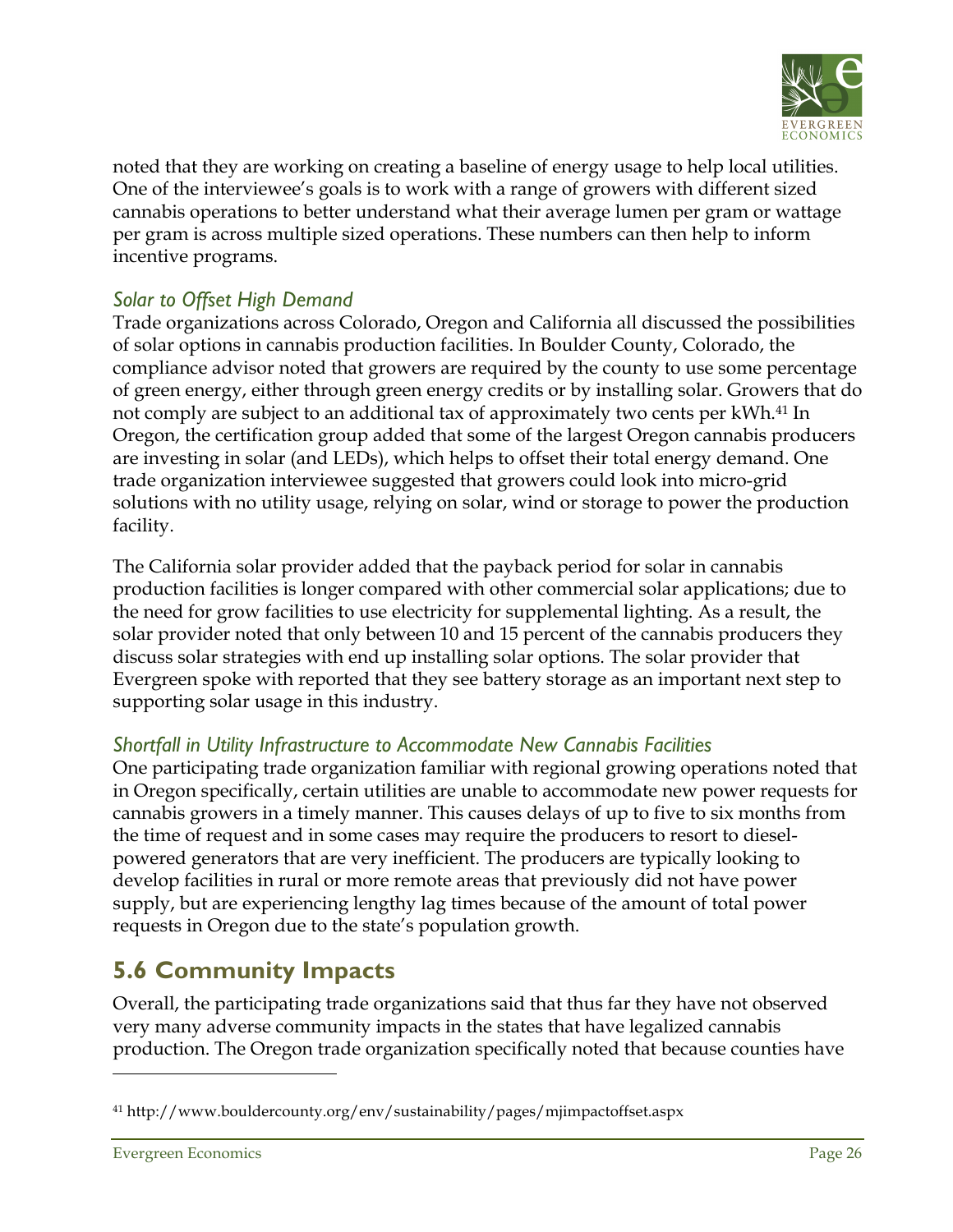

the option to opt out of cannabis production, some flexibility with the legalization laws exist in areas where the public perception may not be in favor of recreational cannabis use. One adverse effect that was discussed by both the Colorado compliance advisor and the Oregon certification group founder Evergreen interviewed was that outdoor growing does have the potential to impact the local water supply with pesticide runoff or by cannabis producers diverting water from local rivers. Wildlife advocates stress the dangers both practices may have on local fish and wildlife, especially if the practices become more prevalent in the market.

Conversely, three out of five trade organizations asked about taxes said that the taxes raised by cannabis production and sales will actually have the most influence on the community and will potentially offset any adverse community impacts that regulators and city planners may fear. For example, the Colorado market had close to \$75 million in tax revenues in 2015, while Oregon has seen close to \$43 million thus far.42 <sup>43</sup> As the certification group noted, these taxes could be extremely valuable to communities to help pay for educational outreach, law enforcement and potential city development.

The Oregon grower advocate also noted that there is some potential to increase tourism revenue and legitimize cannabis production jobs which also could have a ripple effect through local economies, especially in metropolitan areas. Additionally, advocates for keeping cannabis illegal often point to the potential adverse effects cannabis could have on minors. Despite initial reports of increased usage amongst minors, Colorado has actually cited a 2 to 3 percent decrease in teenage use since legalization, presumably because the black market has transitioned into the regulated market.

<sup>42</sup> https://www.colorado.gov/pacific/revenue/colorado-marijuana-tax-data

<sup>43</sup> http://www.oregonlive.com/marijuana/index.ssf/2016/05/oregon\_collected\_105\_million\_i.html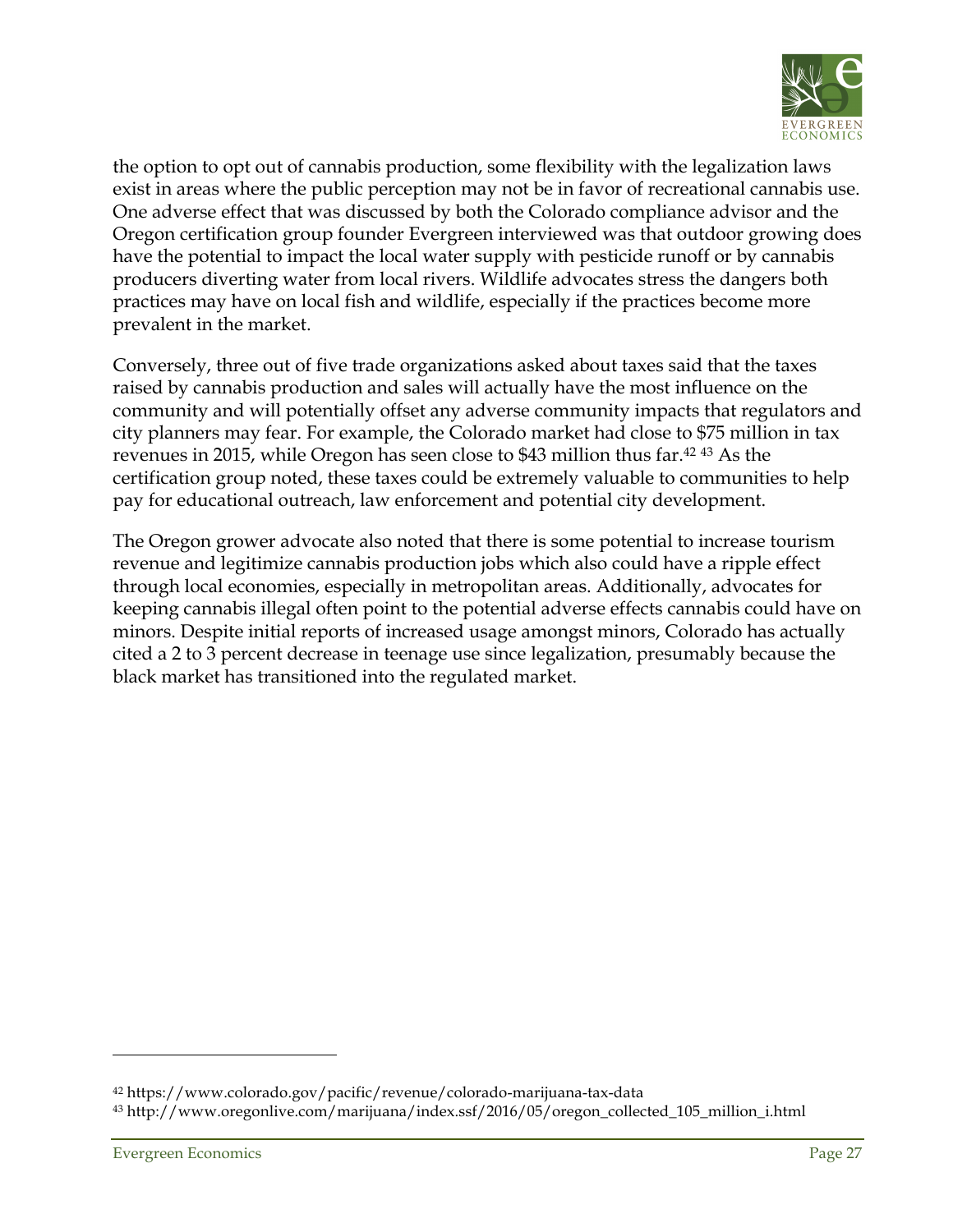

# **6 Findings and Recommendations**

In this section, Evergreen Economics presents its findings from this research and where possible, contextualizes them in terms of what they may mean for the cannabis industry in SDG&E's service territory.

Electricity costs comprise between 20 and 50 percent of growers' operational costs. Sixty percent of this cost is estimated to be due to demand charges for time of use rates. Lighting is the biggest source of energy (38% of total energy consumption), followed by venting and dehumidification (30%), air conditioning (21%), heating (5%), water (3%),  $CO<sub>2</sub>$ injection (2%) and drying (1%). In indoor facilities, load shapes are relatively flat, with high energy consumption rates between 18 and 24 hours a day resulting in high demand charges.

Almost all utilities Evergreen spoke with for this research have seen an **increase in energy demand** due to the legalization of recreational cannabis in their state, and the subsequent increase in growing operations. Evergreen's research did not find awareness of or reports of increased energy use attributed to cannabis distribution, retail facilities and recreational growing.

There are **many benefits associated with indoor growing, but these benefits come at the cost of increased energy usage compared** to greenhouse and outdoor growing. This report focuses on indoor and greenhouse growing, as these facilities are most likely to have an impact on the grid. Indoor growing offers shorter grow cycles, more control over lighting and temperature, and predictable output.

In exchange for control, indoor growers have the added operating expense of running lighting, venting and dehumidification, air conditioning, heating, water,  $CO<sub>2</sub>$  injection and drying. **It is well known that lighting in indoor and greenhouse facilities is responsible for a large proportion of operating costs**.

It is unclear what type of growth (indoor, outdoor or greenhouse) will occur in SDG&E's service territory, but Evergreen has found that before legalization, California was more likely than other states to have outdoor growing, and knows from past research that greenhouses make up a significant proportion of agricultural sales in San Diego. Interviewees reported that the choice between indoor, outdoor or greenhouse growing is in part due to the type of facilities and land that is available. SDG&E has both rural and urban areas, which may mean that the territory sees a mix of indoor, outdoor and greenhouse operations**. In terms of energy demand, indoor and greenhouse operations are most relevant, and therefore are the focus of our findings**.

The trade organization representatives we spoke with were under the impression that many of the current growers in states where cannabis production is legal came from either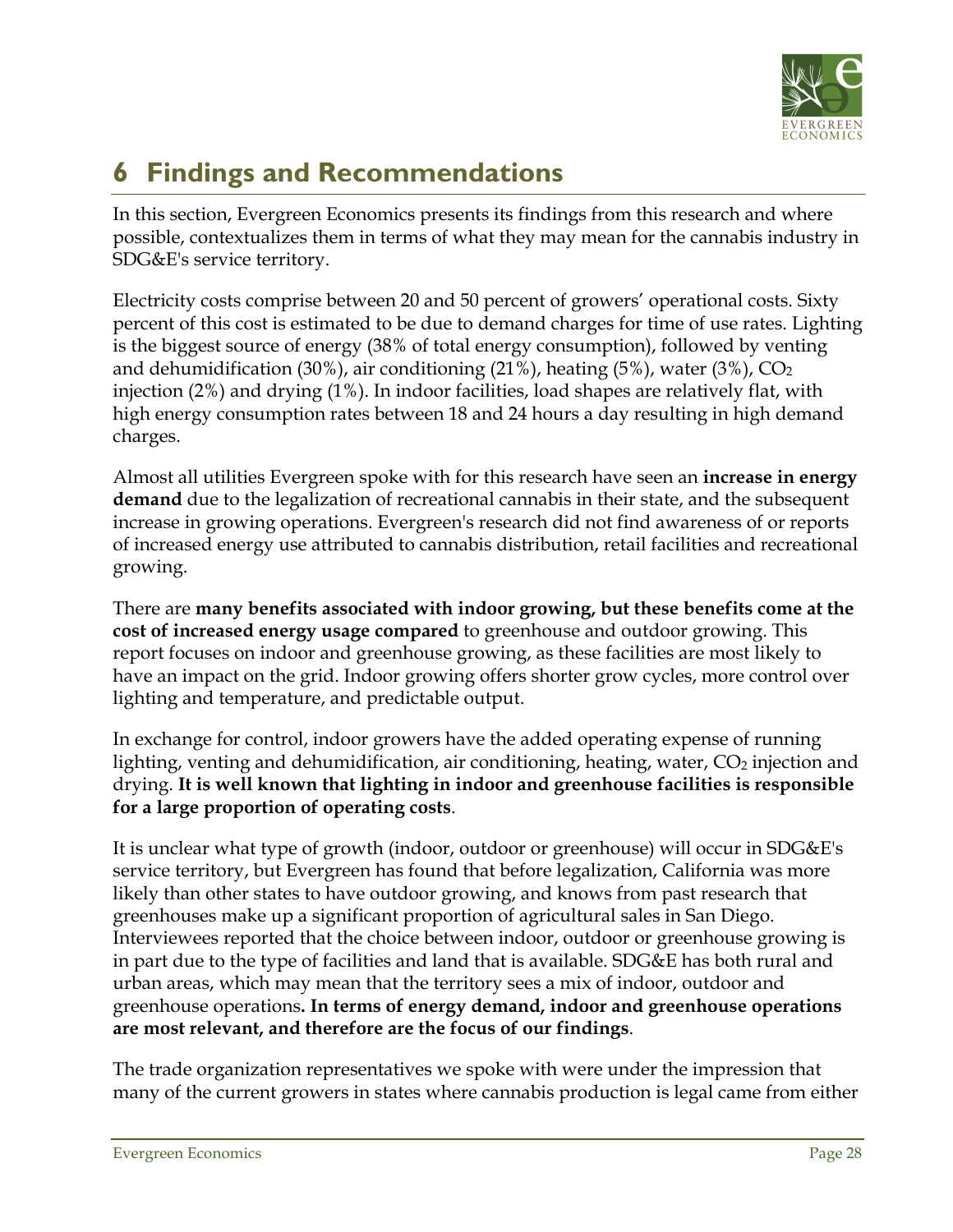

non-agricultural industries or had past cannabis growing experience. While they did not think that many growers came from other crop industries, this may differ in SDG&E's service territory because of the local focus on high value crops due to the comparably high cost of water. This finding also has implications for energy efficiency awareness of growers. Those who have grown cannabis in the past may be less open to energy efficient technologies due to their current strategies for producing high yields in a shorter time frame. Those who are newer to the industry may be more open to learning about new energy efficient growing practices.

**Greenhouses offer a middle ground between the greater environmental control of indoor grow operations and the lower energy demand of outdoor operations.**  Greenhouses allow growers to utilize natural lighting in the daytime, but require additional lighting during the winter in the early morning and in the evening. **This causes the load shape of greenhouses to vary significantly from indoor growing, where the load is constant and more predictable**.

**While some cannabis growers have chosen to install LEDs, there remains a preference for T5s** due to the impression among growers that the cannabis yield with LEDs is lower (although this is not a universal belief), that LEDs are bulky, and because the upfront cost of LEDs is prohibitory, especially given all the other startup costs associated with building a new indoor grow facility. Some growers in other states have utilized solar to offset their energy intensive growing practices.

**The opportunity exists for utility interventions**—**other than lighting**—**including air conditioning systems, controls and conversion to drip irrigation**. A few utilities have taken tailored approaches in regards to these interventions, with one offering a specific rate and others offering customized incentives. Growers can also take advantage of existing rebate programs. Some utilities hesitate to engage with commercial growers because they do not want to encourage growth in an energy-intensive market and have concerns about differences in federal, state and local laws.

**Utilities have had requests for infrastructure upgrades** to meet the demand of new operations. Some have considered working with growers to fund new transformers and transformer upgrades, but no utilities reported doing this yet. One trade organization reported that increased infrastructure requirements have delayed further growth of the cannabis industry.

After legalization, utilities reported a slight lag of around six months in the development of growing operations, indicating there is a **short window of time between legislative and industry changes for SDG&E to take action**.

**As markets mature, it is possible that growers will shift their focus to keeping operating costs low in order to remain competitive**. In markets like Colorado, established growers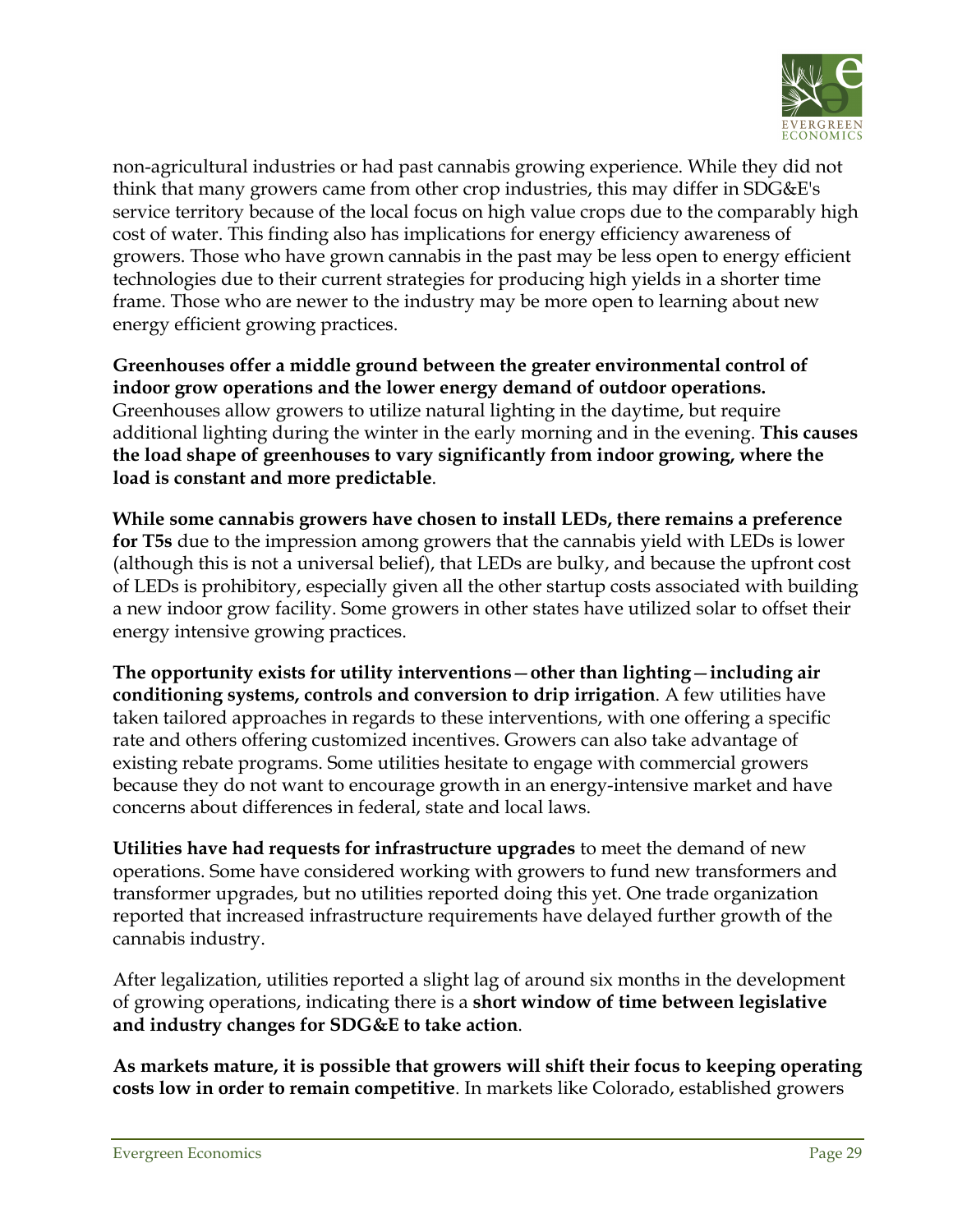

are starting to realize that keeping costs down through energy efficient practices and investments allows them to differentiate themselves in the market and increase their operating margins. Cannabis producers may be inclined to work in areas where energy costs are lower in order to manage their operating costs.

Given the industry findings from states that have experienced the growth of the cannabis market after legalization, Evergreen Economics recommends the following:

- **Focus on infrastructure and accommodation as an initial strategy.** While utilities and trade organizations report that efficiency will play a big role in the California cannabis market, the initial focus should revolve around ensuring SDG&E has the general resources to accommodate the rapid growth of cannabis producers. This includes ensuring that SDG&E has the engineering partners, line crews and other field employees in place to accommodate cannabis growers looking to enter the market very soon after legalization.
- **Engage with cannabis producers and trade allies** as soon as possible **in order to influence purchase decisions for new facilities.** Smaller scale growers are more likely to purchase lighting from box stores whereas established growers rely on traditional horticultural and cannabis grow shops.
- **Customize program literature to the needs of this specific industry,** as new growers will likely come from other industries or from cannabis-specific operations.
- **When advising growers on energy efficient options, take into account local building codes as they relate to indoor cannabis operations.** In Portland, Oregon, growers are finding that city code requires U-values that are too tight for cannabis production (but are generally more efficient overall). To offset insulation efficiency standards, growers are overcompensating with additional air conditioning, increasing their overall energy use.
- **Monitor local initiatives banning commercial growing that may make it more difficult to control load growth; such bans may lead to widespread residential growing.** A trade organization noted that Boulder County, Colorado, an area that is similar to San Diego in that it has a strong military presence, placed a moratorium on recreational and commercial facilities at one point because of the community's concerns with the potential impacts of commercial growing operations. This caused recreational cannabis growing to increase dramatically, putting an energy strain on Boulder that was more difficult to monitor than the potential energy usage from licensed commercial facilities.
- **Monitor equipment choices as the local cannabis industry develops to gain an understanding of how San Diego's unique climate and drought conditions influence grower choices and energy usage after legalization.** San Diego's climate may require additional cooling needs for indoor facilities compared to the Northwest. The high water costs may influence growers to select more efficient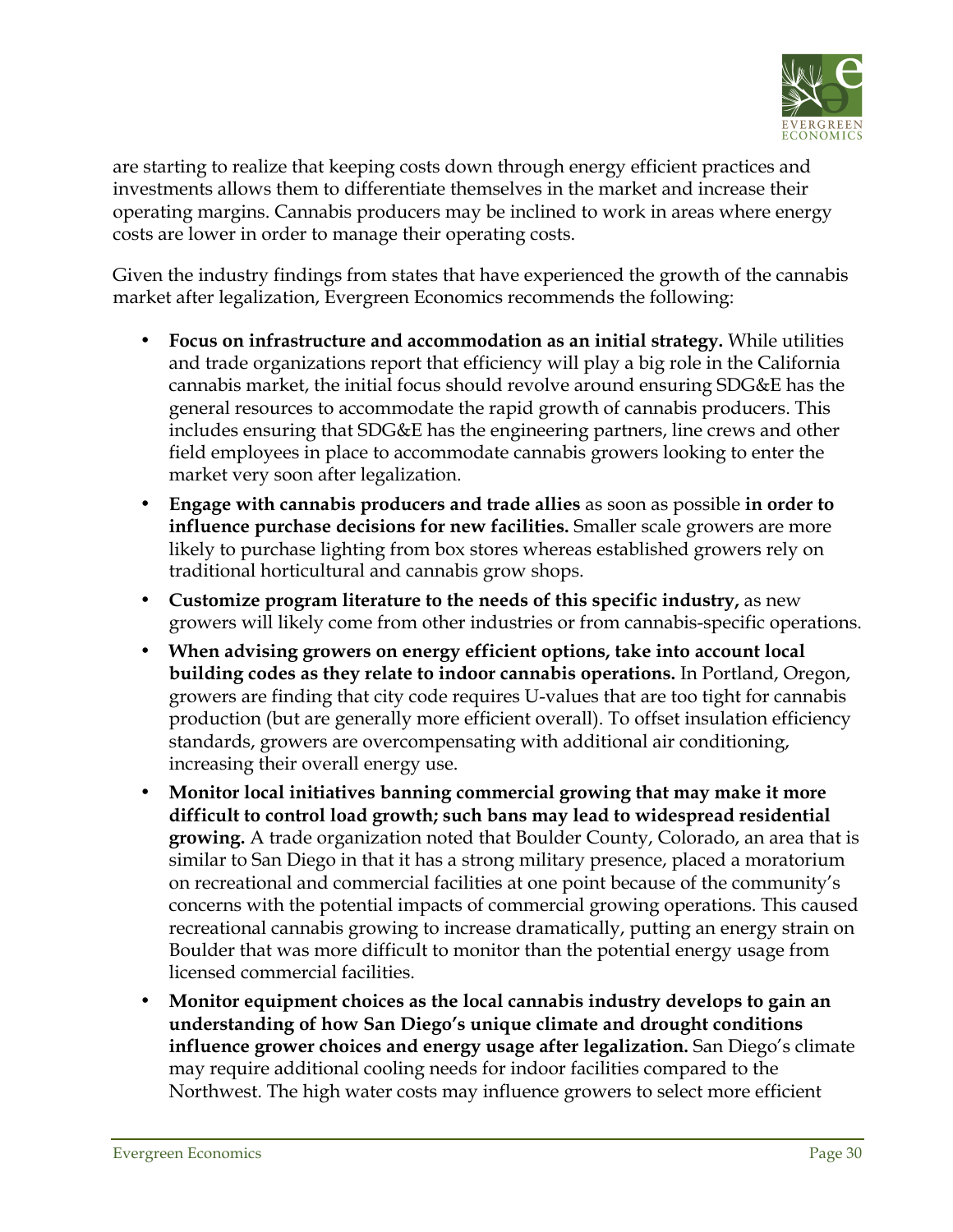

watering options (such as drip irrigation). It will be important to balance observation with intervention as new facilities likely will not be ready to invest in more efficient equipment soon after purchasing new equipment for their operations.

- **Work with trade organizations to provide information and tools for growers to compare the energy usage and yield for indoor and greenhouse operations.**  Greenhouses are able to utilize natural light during the day and thus minimize energy costs, while indoor facilities offer more control over the environment and are more costly to operate. A level of control may be lost from growing indoors instead of in a greenhouse.
- **Consider encouraging integrated solutions that allow facilities to take advantage of wind and solar to help offset increased demand.** Multiple cannabis facilities in Washington and Oregon have started to explore solar options with integrated storage.
- **Create an internal policy for dealing with the differences in federal, state and local cannabis laws**. Some utilities expressed concern about knowing where production occurs in case of federal intervention.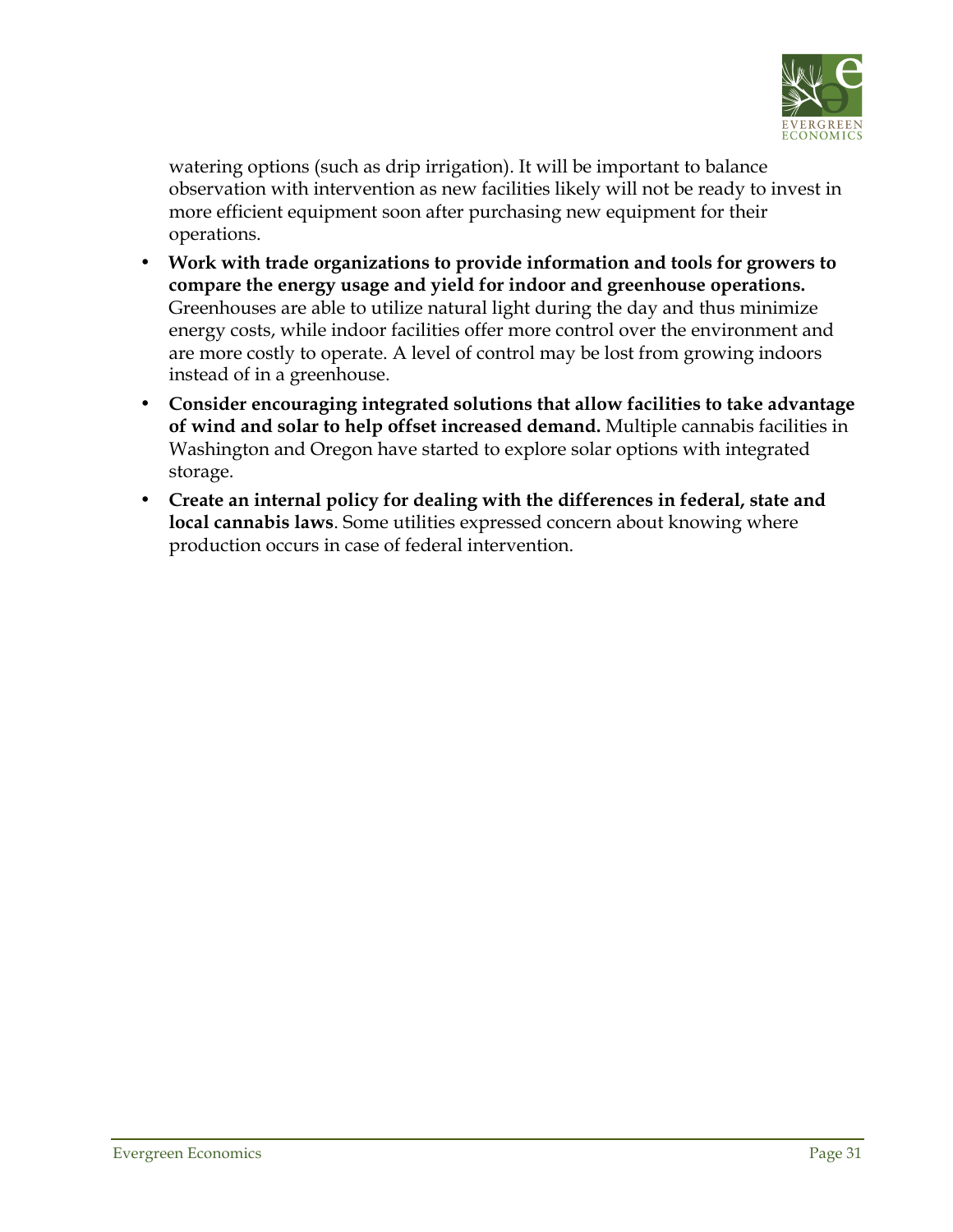

# **7 Appendix A – Literature Review Sources**

- *Cannabis – A Big Issue Coming to a Utility Near You,* Jeff Ihnen, Michaels Energy, 2016, http://michaelsenergy.com/cannabis-a-big-issue-coming-to-a-utility-nearyou/
- *Harvesting Energy Savings in Cannabis Cultivation Facilities: Quick Wins for Cultivators and Utilities,* David Podorson, 2015, https://www.esource.com/TAS-F-18/CannabisCultivation
- *Pot Power: How utilities and regulators are dealings with the budding marijuana industry,*  Gavin Bade, 2015, http://www.utilitydive.com/news/pot-power-how-utilitiesand-regulators-are-dealing-with-the-budding-mariju/409172/
- Marijuana grow houses boost Denver power demand, complicating efficiency plans, Robert Walton, 2015, http://www.utilitydive.com/news/marijuana-grow-houses-boostdenver-power-demand-complicating-efficiency-pl/401751/
- *Boulder levies extra electric charge on marijuana growers,* Robert Walton, 2014, http://www.utilitydive.com/news/boulder-levies-extra-electric-charge-onmarijuana-growers/332012/
- *The Booming Pot Industry Is Draining the U.S. Energy Supply*, Tom Huddleston, Jr., 2015, http://fortune.com/2015/12/21/marijuana-energy-consumption/
- *This is the grid. This is the grid on legalized marijuana. Any questions?*, Ethan Howland, 2014, http://www.utilitydive.com/news/this-is-the-grid-this-is-the-grid-onlegalized-*marijuana*-any-questions/233103/
- As Pot-Growing Expands, Electricity Demands Tax U.S. Grids, Jennifer Oldham, 2015, http://www.bloomberg.com/news/articles/2015-12-21/as-pot-growing-expandspower-demands-tax-u-s-electricity-grids
- Pot is power hungry: why the marijuana industry's energy footprint is growing, Melanie, Sevcenko, 2016, https://www.theguardian.com/us-news/2016/feb/27/marijuanaindustry-huge-energy-footprint
- *Survey: Washington Cannabis Growers Would Like Help With Energy Efficiency*, John Harrison, 2015, https://www.nwcouncil.org/news/blog/cannabis-energy-useupdate-august-2015/
- *Seventh Northwest Conservation and Electric Power Plan*, Northwest Power and Conservation Council, 2016, http://www.nwcouncil.org/media/7149940/7thplanfinal\_allchapters.pdf
- *Electrical load impacts of indoor commercial cannabis production*, Northwest Power and Conservation Council, 2014
- *State Laws,* National Organization for the Reform of Marijuana Laws, 2016, http://norml.org/laws